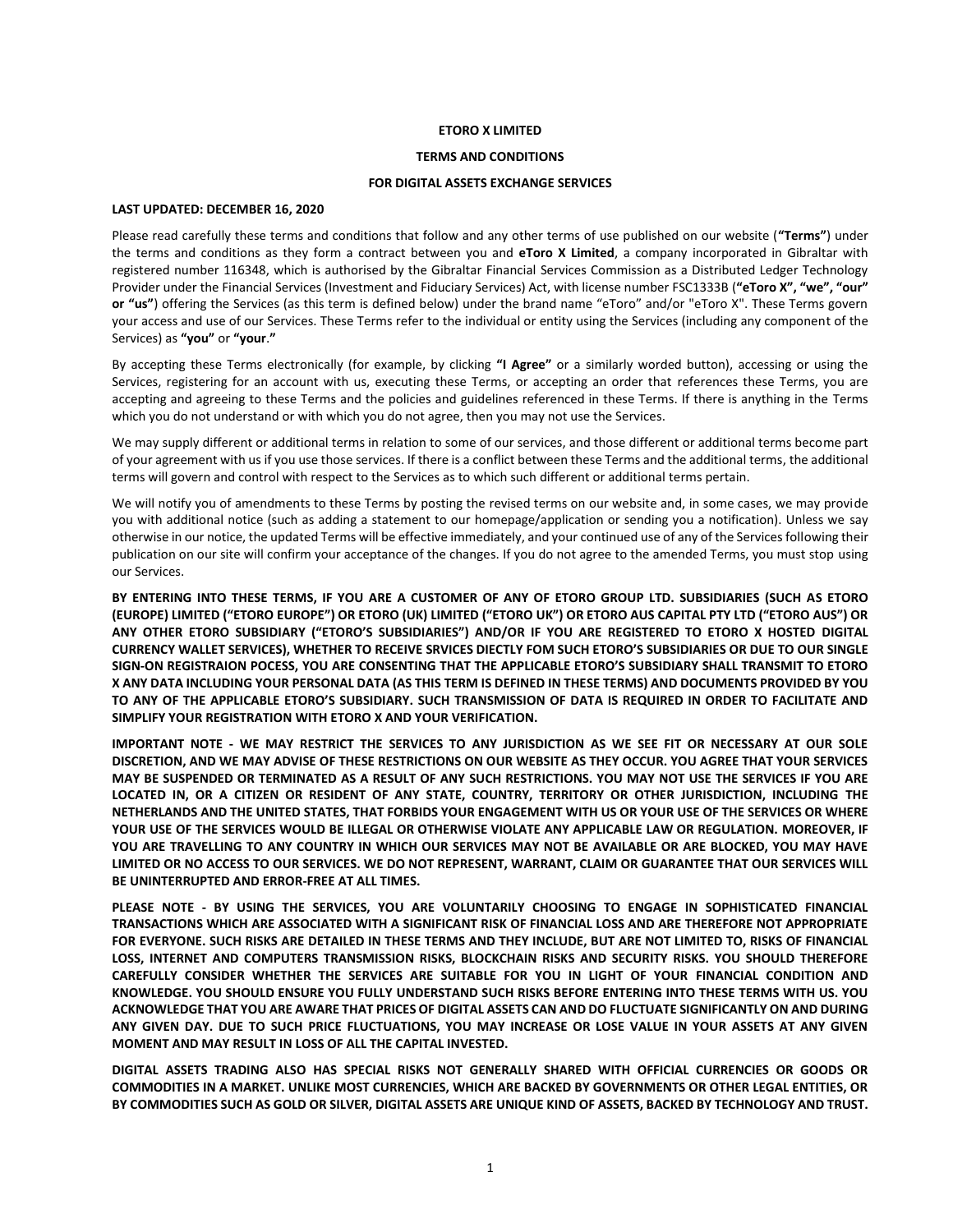## **THERE IS NO CENTRAL BANK THAT CAN TAKE CORRECTIVE MEASURES TO PROTECT THE VALUE OF DIGITAL ASSETS IN A CRISIS OR ISSUE MORE ASSETS.**

## **BY AGREEING TO THESE TERMS, YOU ACKNOWLEDGE THAT ETORO X IS NOT RESPONSIBLE FOR THE AFOREMENTIONED RISKS, AND YOU VOLUNTARILY ASSUME AND ACCEPT SUCH RISKS IN DECIDING TO USE ETORO X SERVICES.**

#### **You should print or save a copy of these Terms for your references.**

#### 1. **THE SERVICES**

- 1.1. General. eToro X operates an exchange platform in which bid and ask orders are maintained in order books of pairs of Supported Digital Assets (as defined below), and matched with other orders by eToro X's matching engine, enabling users to exchange, by placing orders, one Supported Digital Asset into another Supported Digital Asset, all as more fully described herein (the "**Services**").
- 1.2. Definitions.

"**Account"** means your exchange account with eToro X. For the avoidance of doubt, eToro X also provides hosted wallet services under a separate account and application. These Terms solely govern the Services and do not govern the hosted wallet services.

"**Cryptocurrency**" means a type of decentralized digital currency which is not issued by any central bank or issuer in which encryption techniques are used to facilitate the generation of units of the currency or asset and verify the transfer of units.

"**Tokenized Asset**" means a type of virtual asset representing a value connected to a selected fiat currency and/or commodity and/or any other financial instrument. For more details and risks associated with respect to Tokenized Assets, see Sectio[n 6](#page-5-0) of these Terms.

"**Digital Assets**" means Cryptocurrencies, Tokenized Assets and other digital rights or assets which may be available on our platform from time to time.

- 1.3. Exclusion concerning certain types of Tokenized Assets. It is clarified that some Tokenized Assets are not registered on the blockchain and therefore cannot be deposited or withdrawn from the Account. For the avoidance of doubt, only specific Tokenized Assets, that are explicitly marked on our platform or otherwise announced by us, can be deposited or withdrawn from an Account. **ANY REFERENCE MADE IN THESE TERMS TO A DEPOSIT OR WITHDRAW OF A DIGITAL ASSET SHALL ONLY REFER TO SUCH MARKED/ANNOUNCED TOKENIZED ASSETS AS WITHDRAWABLE/DEPOSITABLE.**
- 1.4. Supported Digital Assets.
	- 1.4.1. The Services are only available in connection with those Digital Assets that eToro X, in its sole discretion, decides to support (**"Supported Digital Asset"**). The Supported Digital Assets that eToro X supports may change from time to time (including ceasing to support certain Digital Assets) according to eToro X's sole discretion, as shall be updated in your Account or reflected on our platform. We will effect such change at the lapse of five (5) business days ("**Notice Period**") as of the day of our publication of such change. During this Notice Period, you may use the Services to exchange any Digital Asset which will cease to be supported following such Notice Period, into other Supported Digital Asset as available on our platform. eToro X does not accept any liability or responsibility for any losses resulting from such an update.
	- 1.4.2. Under no circumstances should you attempt to use your Account to store, send, request, or receive Digital Assets in any form that are not supported by eToro X. eToro X assumes no responsibility or liability in connection with any attempt to use eToro X Services and an Account for Digital Assets that eToro X does not support.

## 2. **CREATING YOUR ETORO X ACCOUNT**

eToro X is committed to maintain safe and reputable services which comply with AML, KYC and any other similar regulations applicable to us. Therefore, in order to create and maintain an Account, you will be required to provide us with certain information and identification documentation and comply with certain eligibility factors, as follows:

- 2.1. Eligibility.
	- 2.1.1. It is a pre-condition that our Services can be only used and contracts are only formed by those who are permitted to enter legally binding agreements. Therefore, if there is any reason why you would not be able to enter a legally binding agreement with us, for whatever reason - do not use our Services. Such reasons could include, but are not limited to persons that have not yet reached a legal age of consent in a relevant jurisdiction. You must be at least 18 years old, or such higher age as required by applicable law, to register for an Account.
	- 2.1.2. Without limiting the foregoing, by using our Services you acknowledge and understand that laws regarding Digital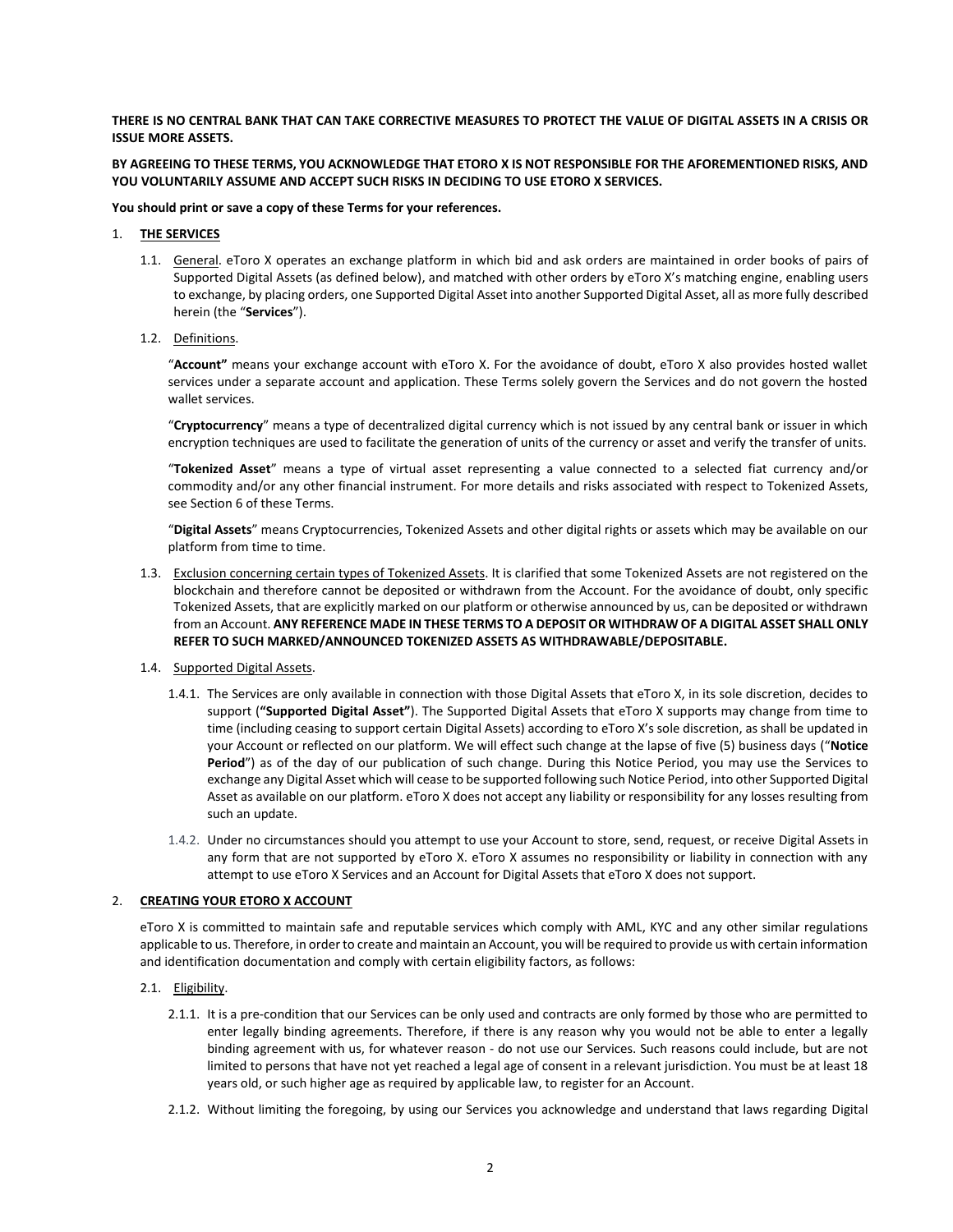Assets, where such exists, vary throughout the world, and it is your obligation alone to ensure that you fully comply with any law, regulation or directive, relevant to your country of residency with regards to the use of our Services. For avoidance of doubt, the ability to access our Services does not necessarily mean that our Services, or your activities through it, are legal under the laws, regulations or directives relevant to your country of residency. Our websites or mobile application and any other online or offline material do not constitute, and may not be used for the purposes of, an offer or solicitation to anyone in any jurisdiction in which such offer or solicitation is not authorized, or to any person to whom it is unlawful to make such an offer or solicitation.

- 2.1.3. By registering an Account, you expressly represent and warrant that you: (i) follow the rules and laws in your jurisdiction of residence and/or jurisdiction from which you access the Services; (ii) are of sound mind capable of taking responsibility for your own actions.; (iii) will comply at all times with these Terms and will not take any action which is in breach of any of your undertakings provided herein.
- 2.1.4. eToro X may, in its sole discretion, limit the number of eToro X's Accounts that you may hold, maintain or acquire.
- 2.1.5. You represent and warrant that by registering your Account and using our Services: (i) you are not, nor are you acting for the account or benefit of any individual or entity that is, a resident in the United States or otherwise a US person for purposes of the US Securities Act of 1933; (ii) you are and will be outside the United States at the time of effecting all transactions through our Services; and (iii) you will not sell, transfer or otherwise distribute Tokenized Assets acquired or obtained using our services to, or for the account or benefit of, any individual or entity that is resident in the United States or otherwise a US person for purposes of the US Securities Act of 1933.
- 2.2. Identification.
	- 2.2.1. It is your duty to provide eToro X and its affiliates with accurate, current, and complete information about yourself as prompted by the registration process or as eToro X may from time to time request and keep such information updated. You authorize eToro X to make such inquiries that it considers necessary to validate your identity and you agree that eToro X may do so using third-party service providers. You further authorize any and all third parties to which such inquiries or requests may be directed to fully respond to such inquiries or requests.
	- 2.2.2. eToro X will have no liability or responsibility for any permanent or temporary inability to access or use any Services, including your inability to withdraw Supported Digital Assets or execute Orders, as a result of any non-compliance with any identity verification or other screening procedures we may impose from time to time.
	- 2.2.3. We will confirm and verify the identity of each person who registers on our system and opens an Account with us. Therefore, you will be prompted to provide us with information when you register with us, including: (1) name, (2) address, (3) date of birth, (4) phone number and any other personally identifiable information that we may ask for from time to time such as a copy of your passport, proof of address or other identifying documents or information, and the countries of which you are a tax resident, and confirm whether you are a US citizen or your place of birth is in the US. You shall notify eToro X in writing within 7 days as of any material change in the validity of, or information previously provided to us.
	- 2.2.4. It is your responsibility to provide us with a true, accurate and complete e-mail address and other contact information that we may request, and to keep such information up to date. You understand and agree that if eToro X sends you an electronic Communication (as defined below) but you do not receive it because your primary email address on file is incorrect, out of date, blocked by your service provider, or you are otherwise unable to receive electronic Communications, eToro X will be deemed to have provided the Communication to you. You may update your information by logging into your Account and visiting settings or by contacting our support team at customerservice@etorox.com.
	- 2.2.5. If you are a customer of any of eToro Subsidiaries or if you have registered to eToro X other services, by entering into these Terms, you are consenting that such eToro's Subsidiary may transmit to eToro X any data relating to you and your Account including your personal data (including your personally identifiable information and your payment details) and documents provided by you to the applicable eToro's Subsidiaries (the **"Personal Data"**). Such transmission of data is required in order to facilitate and simplify your registration with eToro X and your verification.
	- 2.2.6. From time to time you may be requested to provide us with certain documents to verify the details of the electronic wallet and other means of payment used by you to wire Supported Digital Assets to and from your Account, or other details provided by you. Subject to such verification, you may or may not be permitted to transfer Supported Digital Assets to and from your Account or use or continued use of the Services.
	- 2.2.7. Upon the death or incapacity of an Account owner and if the legal heirs or representatives of such Account owner would like to withdraw the remaining withdrawable balance in the Account (if any), such legal heirs should present to us official legal documents from the applicable authorities in the relevant jurisdiction to our satisfaction, and we,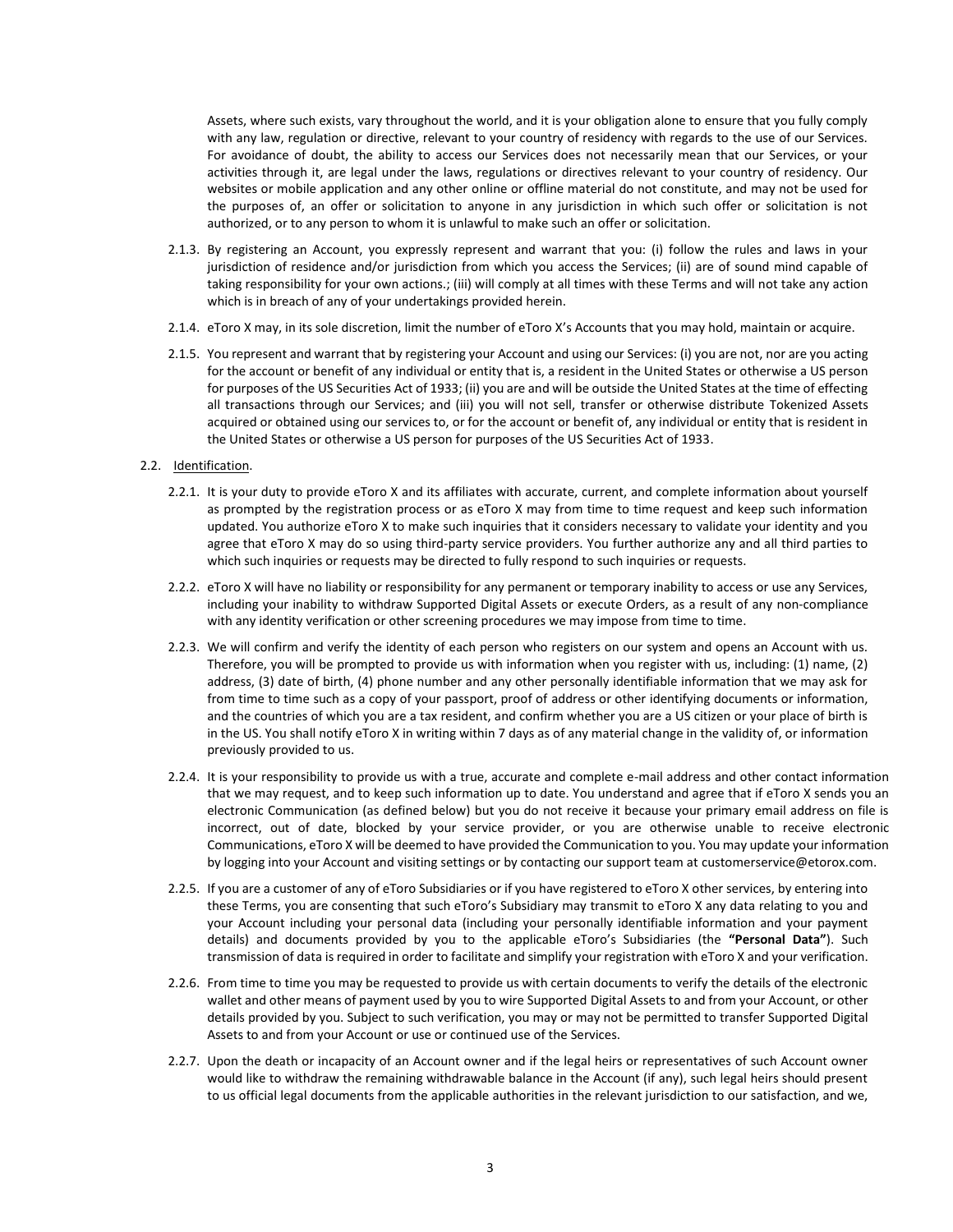in our sole discretion and upon examination of such documents to our full satisfaction, shall make the decision whether to allow such withdrawal.

- 2.2.8. We will post details of your Account activity on our website or application (**"Account Information**"). Updated Account Information will be available after any activity takes place on your Account. Posting of Account Information on the website or application will be deemed delivery to you of any relevant information (such as confirmations and account statements). We may at our sole discretion withdraw or amend any Account Information at any time. Unless otherwise agreed by us you agree that we are under no obligation to provide confirmations in hard copy or by email rather than through the website or application. The Account Information (save if manifestly incorrect) will be conclusive evidence of your transactions and will be binding on you if not objected to in writing within one business day of posting.
- 2.2.9. eToro X reserves the right in its sole discretion to decline to open Accounts and to temporarily or permanently suspend Accounts or functionalities, including where required or recommended by applicable governmental, regulatory or law enforcement requirements, including where you fail to provide sufficient information to verify your Account. The eToro X Services are for the use only of the registered Account holder. You agree that the information you provide to eToro X during the Account creation and any subsequent identity verification processes is accurate and complete, and will be updated as necessary to keep it so.

## 3. **MANAGING YOUR ETORO X ACCOUNT**

- 3.1. Account Security. eToro X uses multi-level systems and procedures to collect and verify information about you in order to protect eToro X and our users from fraudulent users. You are solely responsible for maintaining adequate security and control of any and all log in IDs, passwords, personal identification numbers (PINs), authenticators, and any other codes that you use to access the Services as well as safekeeping the electronic device through which you access the Services. You are required to take all reasonable steps to avoid and prevent the loss, theft or misuse of such security measures and electronic device by others or any other unauthorized access to use the Services using your Account credentials. You must keep your Account ID, passwords and any other Account credentials confidential and not authorize any third party to access or use the Services on your behalf. Any loss or compromise of your electronic device or your security details may result in unauthorized access to your Account and the loss or Digital Assets held in your Account. You must keep your security details and passwords safe at all time and should not write them down or otherwise make them visible to others. You undertake to notify us promptly of any such unauthorized access or use. You will cooperate with us in the investigation of any suspected unauthorized access to or use of the Services using your Account credentials, and any security breach of your Account, system, or network, and provide us with the results of any third-party forensic investigation that you undertake. You will be responsible, and eToro X will have no liability, for all activity that takes place within your Account when it is accessed using your Account credentials, whether or not authorized by you. If you appoint a third party to control any of your Account credentials, eToro X is not responsible for the actions or omissions of such third party. Control of such information will allow such third party to make trades in Supported Digital Assets in your Account or to transfer all of your Supported Digital Assets from your Account and you may never regain those Digital Assets.
- 3.2. Mobile Phone Number Required. To use the Services you must provide a valid mobile phone number. This number you provide will be used as part of the authentication process, which includes two-factor authentication when you log-in to your account and/or when you withdraw Supported Digital Assets out of your Account. As part of using the Services, you are agreeing to receive SMS/text messages from us. Please note that while we do not charge you for SMS/text messages, your mobile carrier's standard messaging rates will apply. Failure to provide a valid mobile phone number may result in restriction of your use of the eToro X Services. If eToro X suspects that your mobile number is invalid or that you are using a VOIP service to circumvent the requirement to provide a valid mobile phone number, eToro X may suspend or otherwise restrict your use of the eToro X Services.

## 4. **DEPOSIT AND WITHDRAWALS**

The Services allow you to deposit or withdraw Supported Digital Assets in accordance with these Terms and the following conditions:

- 4.1. Subject to Section [9](#page-8-0) below, following the successful creation of an Account and completing the verification procedure, we shall provide you with a specific address for each Supported Digital Asset you wish to deposit. Once we receive the Supported Digital Assets deposited by you and subject to our verification and AML policies and procedures, the appropriate number of units of the relevant Supported Digital Assets will appear in the Account balance.
- 4.2. We reserve the right in our sole and exclusive discretion to reject and reverse any deposit of Supported Digital Asset for any reason whatsoever, including without limitation, as may be required under our AML policies and procedures or other law or regulation applicable to us. Should we elect to reject said deposit, we shall return said Supported Digital Asset to the originating address. During this process Supported Digital Asset may end up in an address, which due to the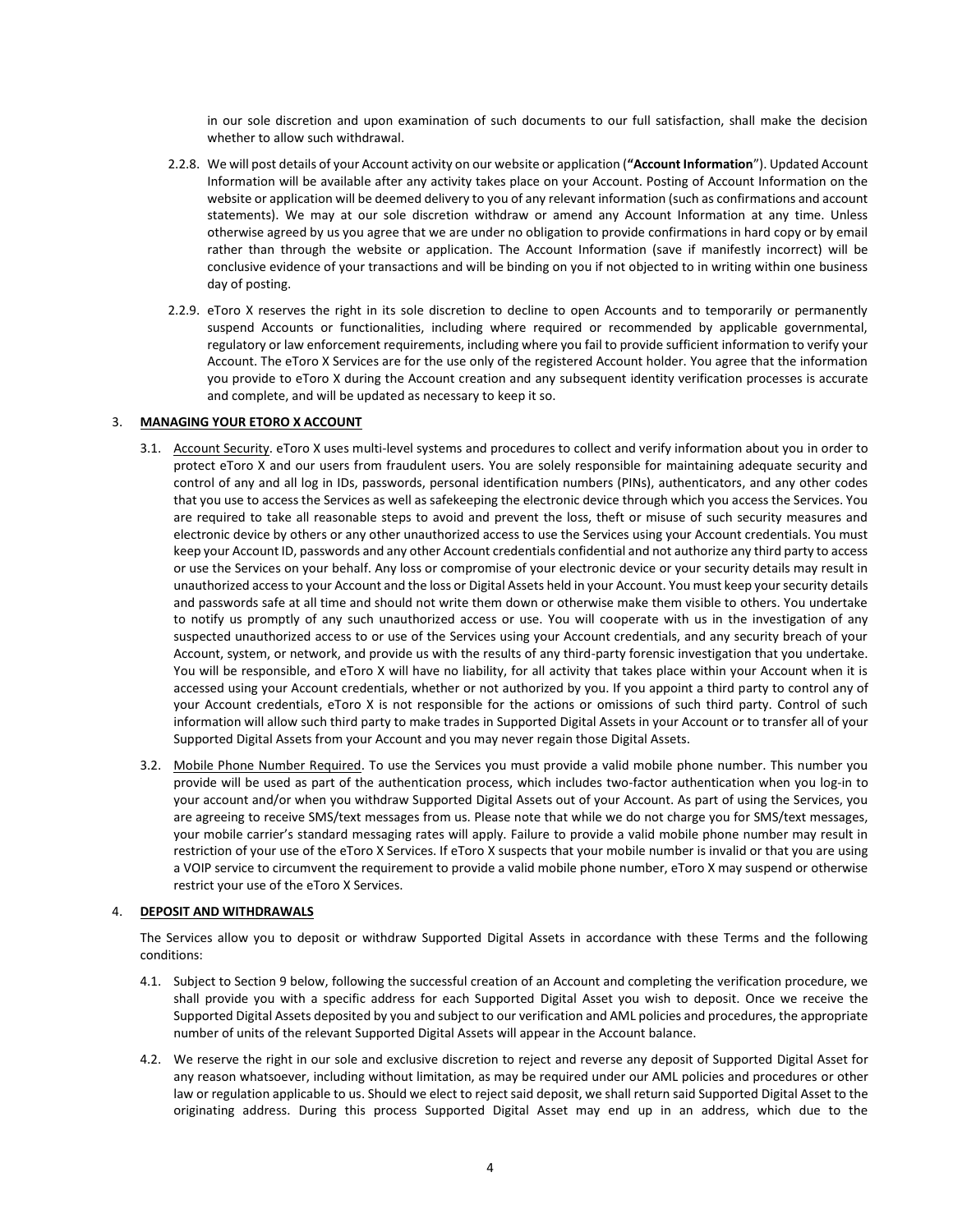internal mechanism and protocol managed by your third-party original address provider policies, it may be difficult or impossible for you to reclaim. We do not hold any liability for the consequences of any error in returning such Supported Digital Assets or any errors in placing a wrong deposit address.

- 4.3. You may periodically transfer to your Account any Supported Digital Assets. If you elect to transfer to your Account any assets that are not supported, or if you deposit Supported Digital Assets to an address that does not correspond to the exact address we provided you, such assets may be permanently lost. We do not hold any liability for the consequences of any error in depositing non-supported Digital Assets or any errors in placing a wrong deposit address.
- 4.4. You can withdraw and deposits Supported Digital Assets from and to your Account. You acknowledge and agree that not all deposit or withdraw methods we provide will be available to you, and that we may impose deposit or withdrawal limits (maximum or minimum) at our sole discretion. The deposit or withdrawal payment methods will be displayed in your Account and each may be subject to certain limitation or fees, as shall be indicated on the Account.
- 4.5. You further acknowledge that some Supported Digital Assets cannot be held under certain minimum quantity based on its underlying software protocols, therefore if the amount deposited is less than such minimum quantity, the Supported Digital Assets deposited will not appear in your Account.
- 4.6. You will not be entitled to receive any interest or other fees on any Supported Digital Assets held in your Account even if eToro X receives interest or other fees from any third parties.
- 4.7. You are required to retain in your Account a sufficient quantity of Supported Digital Assets necessary to satisfy any open Orders and any such quantity may not be withdrawn by you. Subject to any other condition provided herein, you may withdraw Supported Digital Assets from your Account by completing a two-factor authentication process and submitting a withdrawal instruction via the Services which will include, among other things, the relevant Supported Digital Assets that is to be withdrawn, the amount to be withdrawn and the withdrawal address. We reserve the right to reject the withdrawal into a specific withdrawal address in our sole and exclusive discretion for any reason whatsoever, including without limitation, as may be required under our AML policies and procedures or other law or regulation applicable to us. Should we elect to reject said address, such withdrawal shall be cancelled and you shall be required to initiate an additional withdrawal request an alternative withdrawal address.
- 4.8. The Supported Digital Assets shall be withdrawn to your external withdrawal address in full, less eToro X's fees as detailed in our Fees Page (as defined below) and subject further to: (i) any tax deduction required by law; and (ii) any owed amounts which are incurred in respect of transfer charges that may be levied; and (iii) any other amounts owed by you to eToro X in respect of other open Orders; and (iv) if otherwise required under these Terms. You hereby authorize eToro X to make such deduction from any Supported Digital Assets available on your Account.
- 4.9. You represent and warrant that you are fully liable in the event you choose to withdraw any Supported Digital Assets from your Account to a withdrawal address, which is not under your control. Furthermore, it is your responsibility to make sure the withdrawal address you have requested is supporting the Supported Digital Assets you are asking to withdraw and that such address is properly formatted and insuring that there are no errors in any of the transfer instructions, otherwise, such Supported Digital Assets may be permanently lost. We do not hold any liability for the consequences of any error in placing a withdrawal address. The timing for completing any withdrawal or deposit will depend on third party actions that are outside the control of eToro X such as your external wallet provider, and eToro X makes no guarantee regarding the amount of time it may take to complete any withdrawal or deposit.
- 4.10. For the avoidance of doubt, you will only be entitled to withdraw and/or deposit Supported Tokenized Assets that are specifically announced or otherwise marked on our platform as Tokenized Assets which can be deposited or withdrawn from an Account.
- 4.11. You acknowledge and accept that withdrawals and/or deposits are subject to fees as set out in our Fees Page.

## 5. **EXCHANGE OF SUPPORTED DIGITAL ASSETS**

- 5.1. Our Services allow you to place instructions to exchange a specified quantity of the Supported Digital Asset at a specified price (an "**Order**"). Not all Supported Digital Asset can be directly exchanged for one another. Certain eligible clients may be allowed to place advanced Orders detailed within our platform or our website.
- 5.2. You will be required to choose applicable limits including the maximum price for buy Orders and minimum price for sell Orders, and the type and quantity of the Supported Digital Asset you wish to exchange ("**Limit Order**"). A Limit Order will only ever fill at the specified price or a better price.
- 5.3. **"Maker Order"** means an order which was not immediately matched with another Order having a higher limit (for a buy orders) or lower limit (for a sell order) than the available market price. Maker Orders add volume to the applicable Order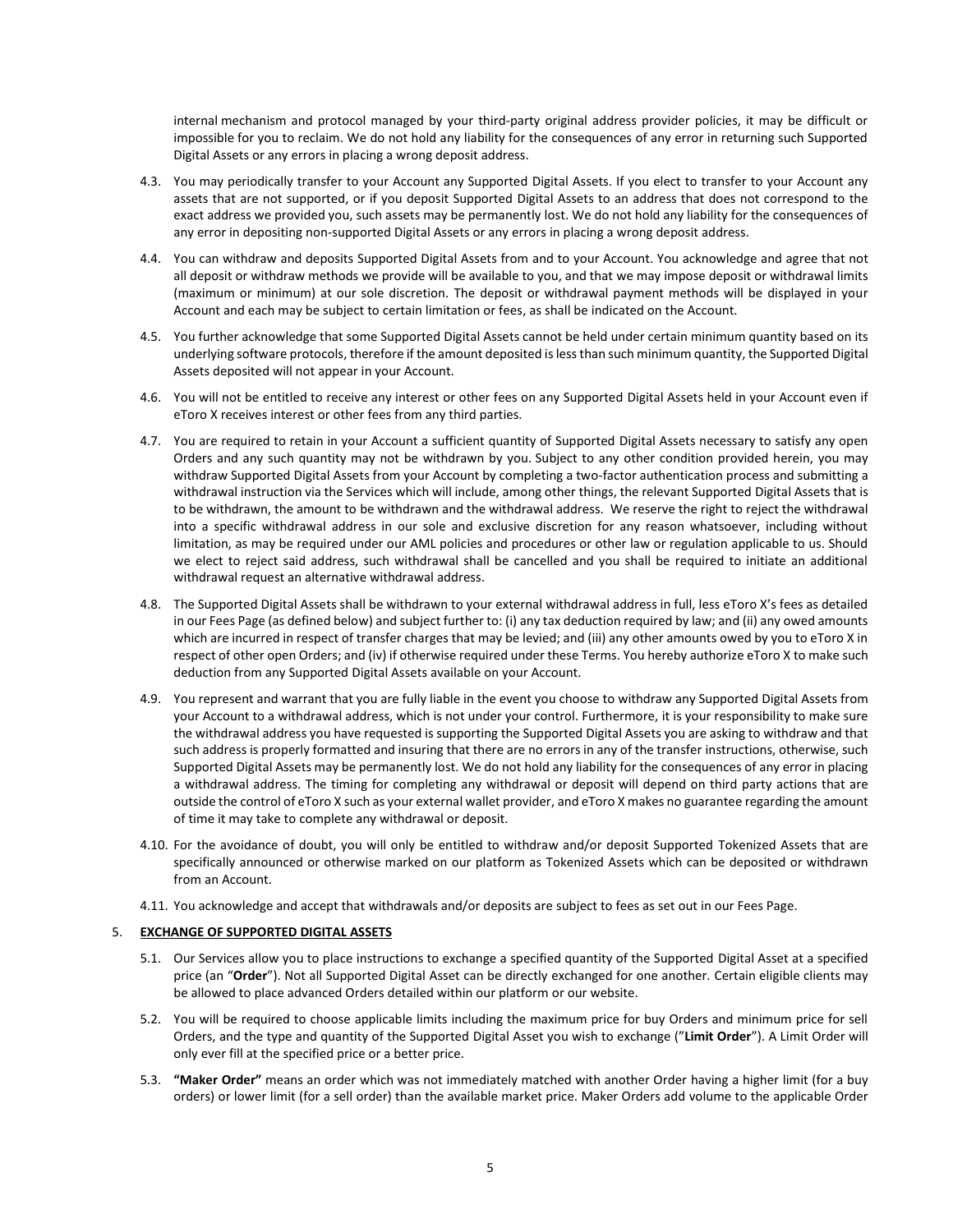Book (as defined below) as they are posted on the applicable Order Book of the relevant pair of the Supported Digital Assets ("**Order Book**"). **"Taker Order"** means an order that immediately matches (or "takes") the Maker's Order, before being posted on the Order Book. Any portion of a Taker Order that was matched shall become a Maker Order.

- 5.4. Before an Order is placed, the Services will generate and display a confirmation dialogue box summarizing the details of the proposed transaction, including type and amount of Supported Digital Assets you are seeking to buy or sell, the Supported Digital Asset that you are willing to accept in exchange and the Limit Order, as applicable. Your Order will be placed upon confirmation of the Order summary via the Services. Notwithstanding the foregoing, you agree that the failure of the Services to provide such Order summary or confirmation shall not prejudice or invalidate any Order submitted by you or any trade completed based on such Order.
- 5.5. When you submit an Order, you are authorizing us to affect a transaction by matching your Order directly with the Orders of other eToro X users. Matching of Orders will occur without prior notice on a price-time priority basis, such that the Taker Order shall be matched with the earliest in time Maker Order at the best price then available on the Order Book, and will be considered to have taken place at the execution date and time. There is no guarantee that an Order will be filled at a specific price. An Order may be matched at a number of different prices, based on the quantity of the Order and the quantities of the Orders available on the Order Book until the Order is fully matched or cancelled.
- 5.6. You acknowledge and agree that before placing an Order, you are required to have sufficient Supported Digital Assets in your balance to fulfil such Order including any applicable fees. Upon placement of an Order the amount of Supported Digital Assets shall be removed from your balance and shall not be available for another Order.
- 5.7. The prices available on the Order Book are determined by actual Orders eToro X users have placed. eToro X does not control the quotation of such prices and we disclaim any liability with respect to discrepancies or liability for damages, loss of profit, loss of revenue, loss of business, loss of opportunity or any indirect or consequential losses arising from your decision to place an Order based on prices available on the Order Book.
- 5.8. You acknowledge that the information available on the Order Book does not constitute any commitment by eToro X to have your Order matched with any pending Order, even if your Order matches in terms of Limit Order.
- 5.9. You agree that as soon as any Order or a part thereof is matched, such Order/portion is irreversible and cannot be cancelled. Any remaining portion of a partially filled Order shall remain open until matched or cancelled by you or unless we, in our sole and absolute discretion, cancel the Order.
- 5.10. You acknowledge that it may not be possible to cancel or modify an Order after its submission. Any attempt to cancel or modify an Order is simply a request to us to do so. We are not liable to you if we are unable to cancel or modify an Order. You understand and agree that, if an Order cannot be cancelled or modified, you are bound by any matching of the original Order.
- 5.11. We have a right at any time to refuse to accept and/or cancel your Order or any part thereof according to our sole discretion, without any liability whatsoever to the fullest extent permitted by law, including but not limited to liability for damages, loss of profit, loss of revenue, loss of business, loss of opportunity, loss of data, indirect or consequential loss arising from our decision, without any further notice to you according to our sole discretion including (but not limited) in the following circumstances: (a) as required by any applicable law and regulations (including Anti Money Laundering ("**AML**") or if your Order violates any applicable laws, regulations or rules, or is intended to defraud or manipulate the market); (b) in response to a subpoena, court order or other binding government order (c) if we or any third party acting on our behalf suspect that the Order is in violation of any of the terms herein including a suspected Prohibited Use; (d) if an Order or any part thereof has not been matched within a time to be set by us from time to time as of placing such Order; (e) due to Force Majeure Event; or (f) any other circumstances according to our sole discretion.
- 5.12. You recognize that an Order should only be submitted after careful consideration and once you understand and accept the consequences of its placement.
- 5.13. We shall be entitled to act upon any Order or instruction which we reasonably believe is given by you or on your behalf without further enquiry as to the genuineness, authority or the identity of any such person giving or purporting to give such order or instruction.
- 5.14. eToro X is not your broker, intermediary, agent, or advisor and has no fiduciary relationship or obligation to you in connection with any Orders, trades or other decisions or activities effected by you using the Services. No communication or information provided to you by us is intended as, or shall be considered or construed as, advice. Please refer to Section [24](#page-14-0) for a summary of some of the risks you should consider when choosing whether to use our Services.

## <span id="page-5-0"></span>6. **TOKENIZED ASSETS**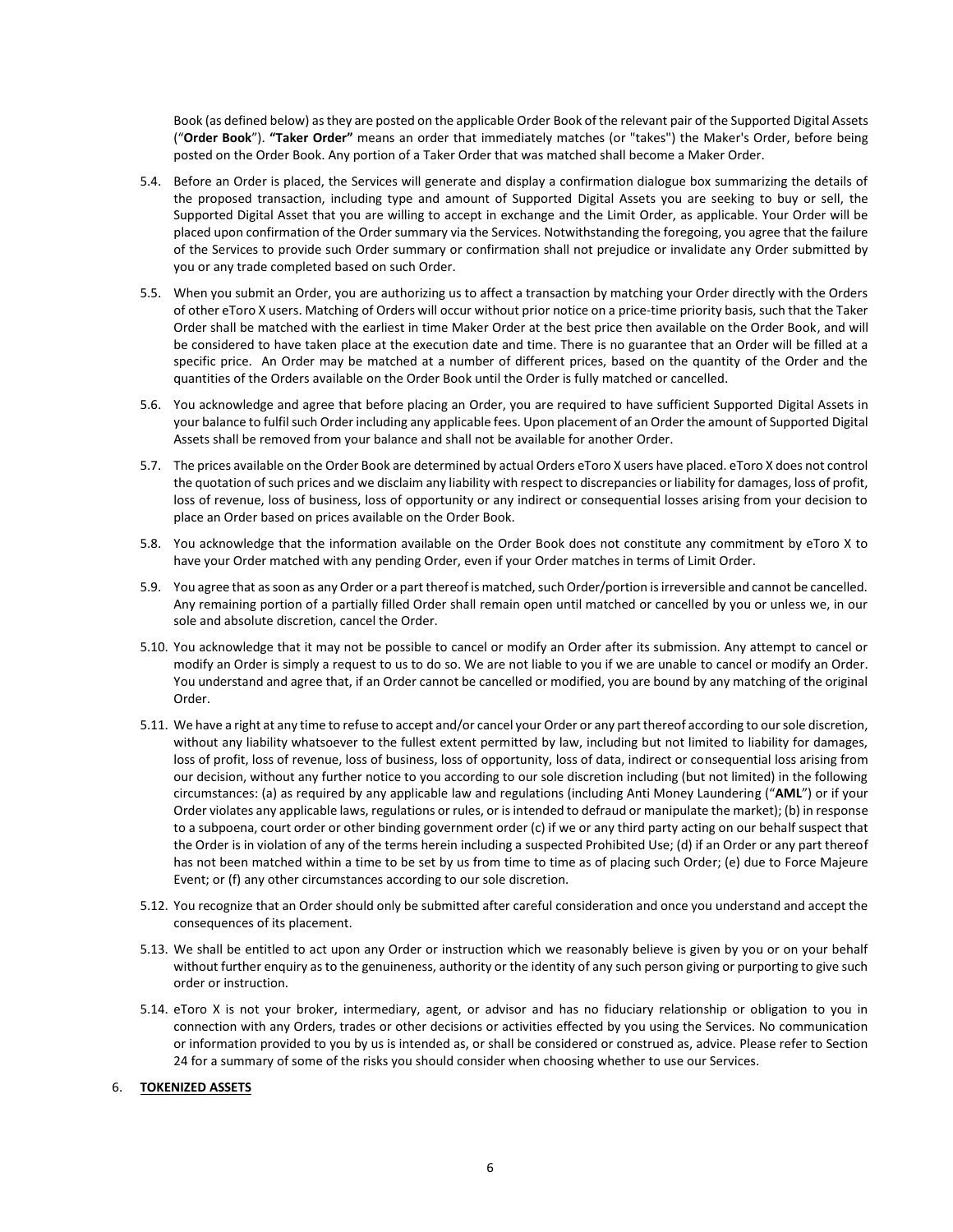- 6.1. Certain Tokenized Assets may not be registered on the blockchain and those unregistered Tokenized Assets may, therefore, not be withdrawn from the Account. Listing of a Tokenized Asset on our platform does not indicate approval or disapproval of the underlying technology regarding any Tokenized Asset and should not be used as a substitute for your own understanding of the risks specific to each Tokenized Asset. We give you no warranty as to the suitability of the Tokenized Asset traded under these terms and assume no fiduciary duty in our relations with you.
- 6.2. There is never a guarantee that there will be an active market for one to sell, buy, or trade Tokenized Asset within the eToro X platform or in alternative platforms. eToro X makes no representations or warranties about whether a Tokenized Asset traded on our platform may be traded outside of it. Any Tokenized Asset is subject to delisting without notice or consent. eToro X and/or any of its affiliates and/or anyone on its behalf make no representation to buy or sell any Tokenized Asset which was available as part of the Services.
- 6.3. It is hereby clarified that other than the entitlement to purchase, hold and transfer (subject to any limitations as described in these Terms) the Tokenized Asset, the Tokenized Assets will not grant you or any other person any other entitlement, in particular they will not:
	- 6.3.1. entitle you to a share in the Tokenized Asset's issuer's profits (such as, but not limited to, payment of dividends), or to exercise voting rights in relation to the issuer;
	- 6.3.2. entitle you to vote on the day-to-day business or strategic operations of the Issuer of the Tokenized Asset;
	- 6.3.3. entitle you to any kind of return (whether income or profit);
	- 6.3.4. entitle you to any contractual right to be repaid the purchase price of the Tokenized Asset;
	- 6.3.5. entitle you to the fiat currency and/or commodity and/or the other financial instrument to which the value of the Tokenized Asset is connected, or grant you a right of any kind in relation to such fiat currency and/or commodity and/or the other financial instrument;
	- 6.3.6. represent any other type of claim on the issuer of the Tokenized Asset or any other person for return of any monetary value;
	- 6.3.7. oblige any person to make a payment or entitle any person to a receive a payment.
- 6.4. Supported Tokenized Assets may not be withdrawable as shall be indicated on eToro X's platform, thus if you close your Account you are advised to first use the Services to place an Order for the exchange of any non-withdrawable Supported Digital Asset into withdrawable Supported Digital Asset in order to have such assets withdrawn before closure of the Account. eToro X assumes no responsibility or liability in connection with any loss due to your closure of your Account.

# 7. **API**

- 7.1. General.
	- 7.1.1. We may at our discretion allow eligible clients to access or use our API and/or any future updated version thereof. Any such use shall be pursuant to a non-exclusive, non-transferable, non-sublicensable and limited license provided by eToro X and subject to the following terms of this section.
	- 7.1.2. You may not use the API for any Prohibited Use or for any other use or purpose that is prohibited or restricted herein. It is hereby clarified that the use of the API shall not be considered as a Prohibited Trading Technique under these Terms. You will use the API solely for the permitted uses and not for any other purpose.
	- 7.1.3. Any application or software that you use in conjunction with the API will be a software or application that is developed by you unless you have notified eToro X of the nature of the software or application and received eToro X's prior written approval for its use.
	- 7.1.4. While connecting to and/or using the API, you will be responsible for the costs, installation and/or proper and regular use of a state-of the-art virus detection and/or scanning programs. In the event that you become aware of a material defect, malfunction or virus affecting the API, you will immediately notify eToro X of such defect, malfunction or virus and cease to connect to the API until you have received permission from eToro X to re-connect to the API.
	- 7.1.5. You will be responsible for the accuracy and completeness of all information, data, instructions, orders, trades or communications that you make via the API. You acknowledge that you will be both responsible and liable for any errors in your communications to eToro X via the API or failure to communicate with eToro X via the API. You acknowledge that the API availability and functionality depend on various factors, such as software, hardware and the services' providers and contractors of eToro X. You acknowledge that the API is a beta version at the stage of development we do not warrant or guarantee that the API will operate at all times without disruption or interruption,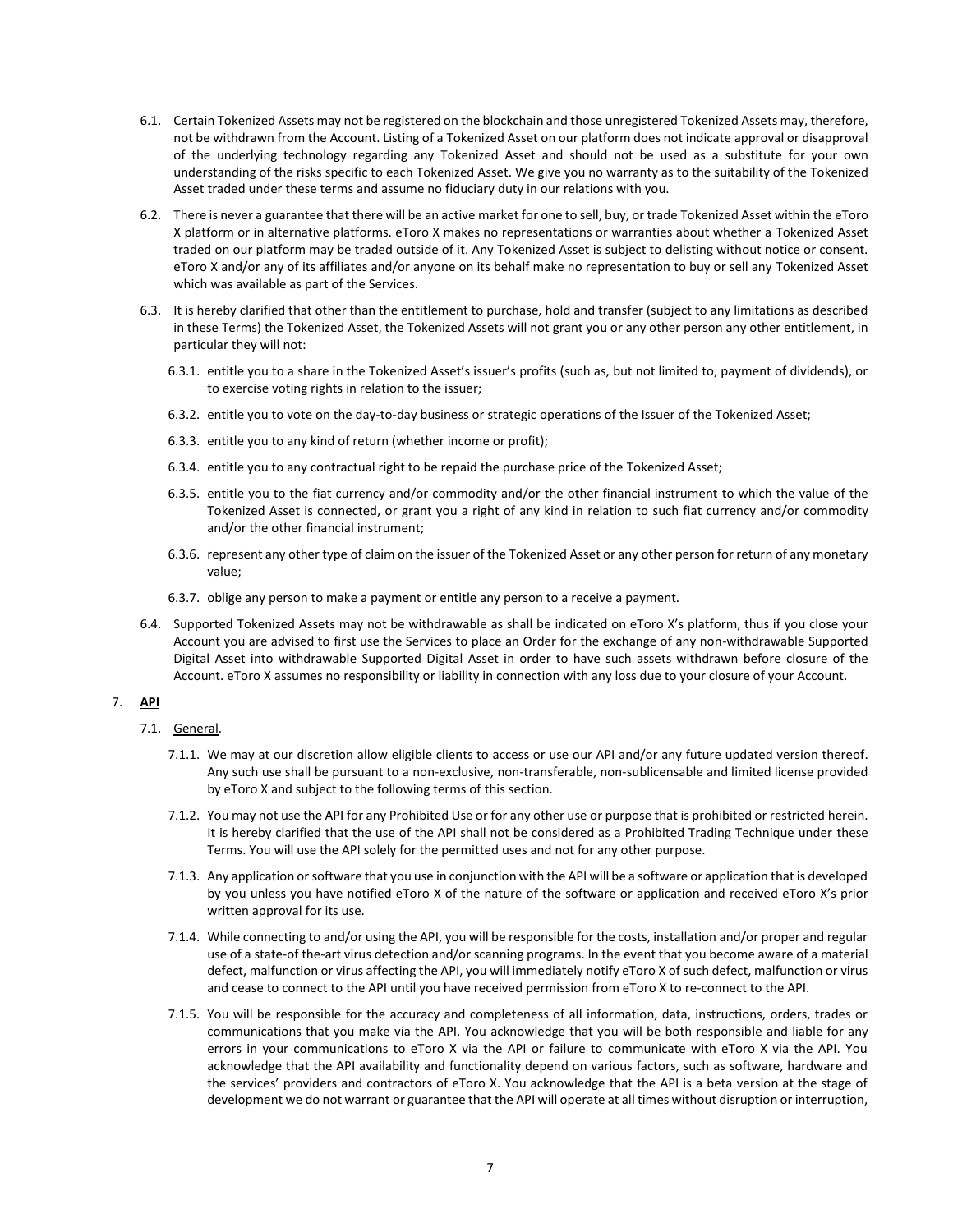or that the API will be immune from unauthorized access or error-free.

- 7.1.6. You warrant and represent that you will not request material amounts of information from eToro X, or send material amounts of information to eToro X, via the API, that is likely to result in straining or overloading of eToro X's systems. Accordingly, you will abide by any "throttles", limitations on calls, or restrictions and limitations that eToro X may reasonably notify you of from time to time in relation to your ability to obtain from eToro X, or send to eToro X, information or instructions via the API.
- 7.1.7. We reserve the right to revise, modify, correct, amend, enhance, improve, update, make any other changes to, or discontinue, temporarily or permanently, the API (or any part thereof) without notice, at any time. You agree that we shall not be liable to you or to any third party for any modification, suspension, or discontinuance of the API. You hereby agree that we are not responsible for any errors or malfunctions that may occur in connection with the performing of such changes, revisions or updates. If eToro X provides you with any updates, upgrades and any new versions of the API according to its then current policies, it may include automatic updating or upgrading of the API with or without any additional notice to you, and these API Terms will govern any such updates unless these are accompanied by a separate license agreement which will prevail, and all references herein to the API shall include such updates. For clarity, we have no obligation to provide updates.
- 7.1.8. You may be provided with a unique, personal developer key for the purpose of accessing or using our API. You may only access the services offered by the API through your development key. The developer key is personal and is not transferable.
- 7.1.9. You are responsible for maintaining the confidentiality of your Developer Key, Developer Account, and username and password, and you agree to accept responsibility for all activities that occur under your account. The Developer Key and Developer Account username and password are personal to you and may not be transferred or disclosed to any other person or entity.

## 7.2. Restrictions.

7.2.1. Without derogating from other restrictions herein, you agree that you will not, and will not assist or enable others to: (i) create or disclose metrics about, or perform any statistical analysis of, the API; (ii) use the API on behalf of any third party other than a group or affiliate company; (iii) other than as explicitly permitted hereunder, reverse engineer, disassemble, reconstruct, decompile, translate, modify, copy the API, or create derivative works of the API, or any aspect or portion thereof, including without limitation, source code and algorithms; (iv) act in a manner that could reasonably imply an endorsement, relationship or affiliation with or sponsorship between you or a third party and eToro X,; (v) use the API in a manner that impacts the stability of eToro X's servers or impacts the behavior of other applications or sites using the API; (iv) use the API in any manner or for any purpose that may violate any law or regulation, or any right of any person including, but not limited to, Intellectual Property Rights, rights of privacy and/or rights of personality, or which otherwise may be harmful (in eToro X 's sole discretion) to eToro X, its providers, its suppliers or your end users; and/or (v) assign (or grant a sub-license of) your rights to use the API, grant an interest in or over your rights to use the API, or otherwise transfer any part of your rights herein.

## 7.3. Compliance.

- 7.3.1. You undertake that the execution and delivery of, and the performance by you of your obligations hereunder, will not result in a violation or breach of any applicable regulations.
- 7.3.2. eToro X may, at its sole and exclusive discretion, withhold, delay or deny your use of the API if: (i) eToro X has reason to believe that your activity is not in compliance with any applicable law or regulation; (ii) eToro X has reason to believe that your activity is in breach of these Terms including any representation or warranty made herein; (iii) you failed to complete any form as may be required by eToro X or has completed misleading or incorrect information in a form provided by you to eToro X; (iv) you have failed to provide any document as may be demanded by eToro X as part of any audit conducted pursuant to these Terms.
- 7.3.3. You agree to provide eToro X with access to any of your computer programs, source code or software used by you in conjunction with the API as may be reasonably requested by eToro X in order to monitor your compliance with these Terms and any applicable regulation.
- 7.4. Due Diligence Assessment.
	- 7.4.1. We may conduct an initial and/or periodic assessment of your performance against due diligence criteria which may include: (a) your governance and ownership structure; (b) the types of strategies to be undertaken by you; (c) your operational set-up; (d) the responsibilities within your organisation for dealing with actions and errors; (e) your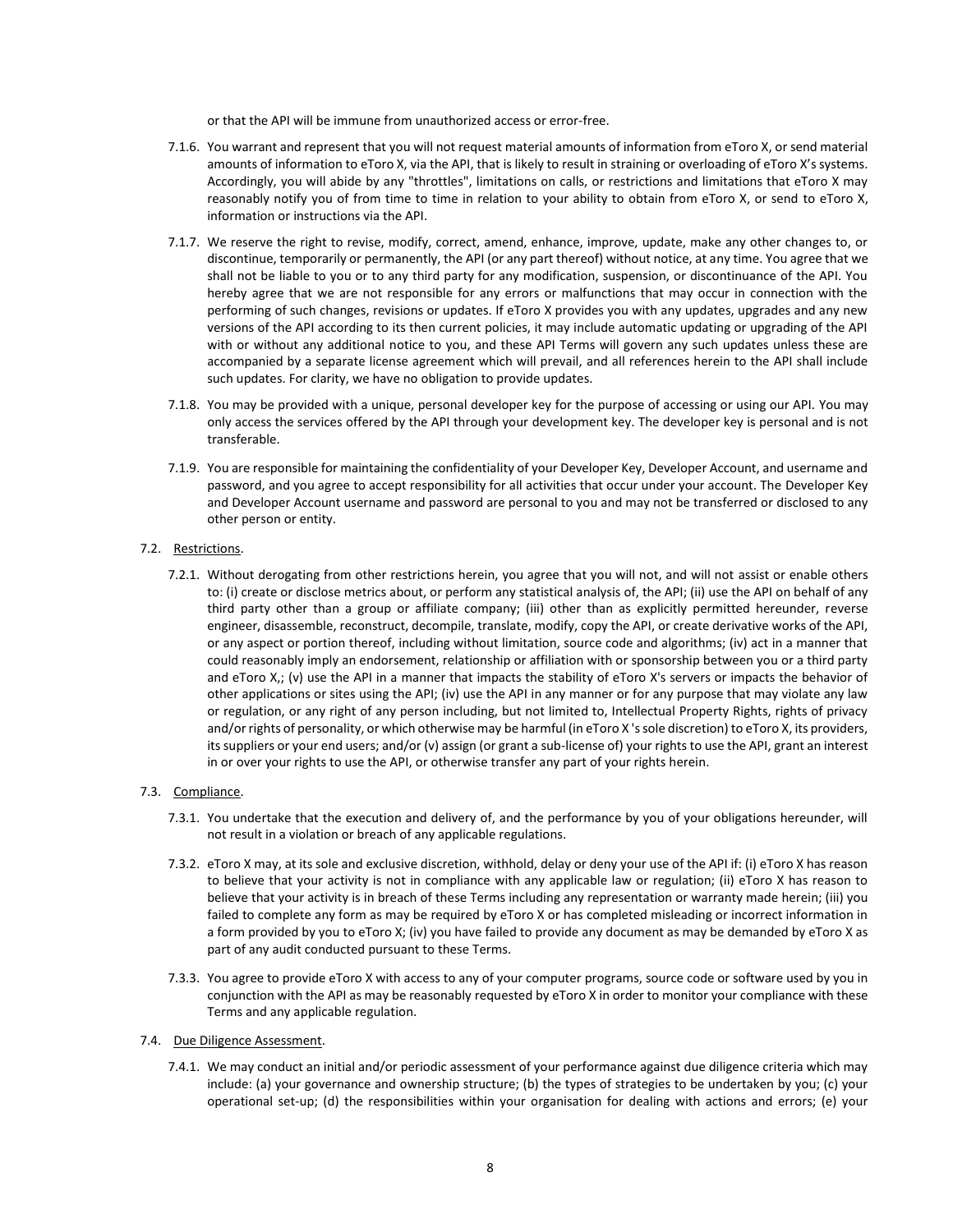historical trading pattern and behavior; (f) your level of expected trading and order volume; (g) your ability to meet your financial obligations to us; (h) your disciplinary history, where available; (i) your compliance with regulatory requirements and (j) any other criteria we determine, in our sole discretion, to be appropriate ("Due Diligence Assessment"). You agree to provide us promptly, upon request, with all information or other assistance which we may reasonably request in order to conduct Due Diligence Assessments.

#### 7.5. Usage Limitations; Data Ownership

- 7.5.1. eToro X may limit the amount of calls the API may make during a particular time period or the amount or size of information you may access via the API as eToro X deems appropriate in its sole discretion.
- 7.5.2. In addition, eToro X may limit, block, cancel or otherwise restrict the use of the methods of trading via the API. We will endeavor to give you notice of such limits or changes before we implement them, but this may not be possible and we will not be liable for not notifying you. You will comply with all limits we have implemented and will not try to bypass or otherwise avoid such limits.

## 8. **TRANSACTIONS LIMITS**

- 8.1. The use of the Services may be subject to certain limits such as sizes (which might be stated in fiat currency or in Digital Asset). Accordingly, you may deposit, transact or withdraw in a given period subject to the limit as shall be determined at eToro X's sole discretion (**"Transaction Limits"**).
- 8.2. Your limits, if applicable, may be posted in your Account or our website, from time to time. Your Transaction Limits may vary depending on your payment method, verification steps you have completed, and other factors. eToro X reserves the right to change applicable limits as we deem necessary in our sole discretion. If you wish to raise your limits beyond the posted amounts, you may submit a request to our customer support. We may require you to submit additional information about yourself or your business, provide records, and arrange for meetings with eToro X staff (such process, **"Enhanced Due Diligence"**). eToro X reserves the right to charge you with costs and fees associated with Enhanced Due Diligence, provided that we notify you in advance of any such charges. At our sole discretion, we may refuse to raise your limits or we may lower your limits at a subsequent time even if you have completed Enhanced Due Diligence.

## <span id="page-8-0"></span>9. **TRANSMISSION DELAYS**

- 9.1. Security-Related Delays. eToro X Services involves several security measures and layers to increase the security of your Digital Asset storage at eToro X. For this reason, transaction(s) to a Digital Asset address, may take longer than a standard transaction(s). You acknowledge and agree that a transaction(s) may be delayed.
- 9.2. Information-Retrieval-Related Delays. eToro X securely stores Account access information under our control. As a result, it may be necessary for eToro X to retrieve certain information in order to facilitate a Digital Asset Transaction in accordance with your instructions, which may delay the initiation or crediting of such Digital Asset Transaction by 48 hours or more.
- 9.3. Verification-Related and Discretionary Delays. You acknowledge and agree that a deposit, withdrawal and/or Order may be delayed for an indefinite period or cancelled by us for any additional reason such as check-ups made under any applicable AML regulation and any other reason within eToro X's sole discretion.
- 9.4. No Liability for Delays. You acknowledge and agree that eToro X will not have any liability for any delays due to the foregoing or to network congestion or any other reason outside of eToro X's control.

## <span id="page-8-1"></span>10. **OMNIBUS ACCOUNT**

- 10.1. You acknowledge and agree that eToro X shall hold all of the Supported Digital Assets it receives from you and other users in a segregated omnibus account owned by eToro X as further detailed under Section[s 10](#page-8-1) and [11.](#page-9-0) We shall in our sole and absolute discretion determine how, where and the manner in which the Supported Digital Assets deposited by you are maintained.
- 10.2. All Supported Digital Assets deposited to your Account will be held by eToro X for you in eToro X's wallet (which may be provided to eToro X by a third-party wallet services provider) and/or in any other manner as may be possible from time to time and will therefore be pooled with Supported Digital Assets of other users. All Supported Digital Assets held by eToro X for a user will be segregated from eToro X's assets and held in segregated wallet accounts which may hold your Supported Digital Assets with the Supported Digital Assets of other users in the same wallet account (an "**Omnibus Account**").
- 10.3. Omnibus Account Risk: There is a risk of loss emanating from the use of Omnibus Accounts in third parties. The above risk may hold other types of risks including legal, liquidation risk, haircut risk, third party risk etc.
- 10.4. In the event of the insolvency or any other analogous proceedings in relation to that third party, eToro may only have an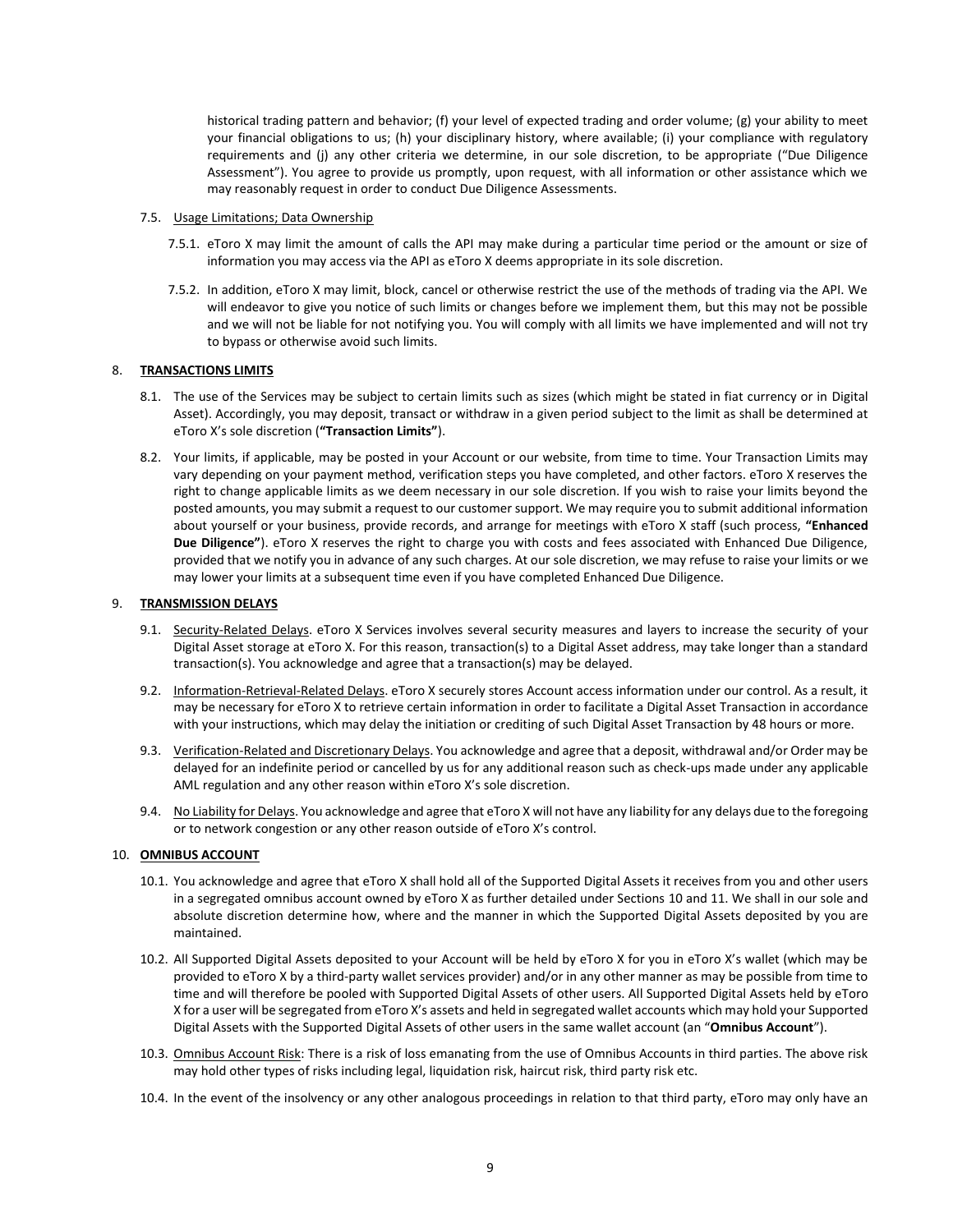unsecured claim against the third party on behalf of the client, and the client will be exposed to the risk that the Supported Digital Assets received by eToro X from the third party are insufficient to satisfy the claims of the client in respect of the relevant account and/or wallet. eToro X does not accept any liability or responsibility for any resulting losses.

## <span id="page-9-0"></span>11. **CUSTODY**

- 11.1. eToro X does not obtain any ownership in your Digital Asset that you store in your Account, except for such rights as described in sectio[n 26](#page-16-0) below.
- 11.2. We act as custodian and will hold Supported Digital Assets on your behalf in accordance with any regulations to the extent applicable. You instruct us to hold any Supported Digital Assets on your behalf until we receive further instruction from you to withdraw any withdrawable balance.
- 11.3. We may appoint any other person as a sub-custodian or otherwise to hold Supported Digital Assets, including affiliated companies of eToro X which may be unregulated. We will exercise reasonable skill and care in the selection, appointment and periodic review of sub-custodians but we are not liable for their acts, omissions, insolvency or dissolution. Any discrepancy in terms of client assets and any resulting shortfall will be dealt with in accordance with any applicable regulations.
- 11.4. Since your Supported Digital Assets will be pooled with Supported Digital Assets belonging to other clients, you will not have a legal claim against a specific sum of money or a specific sum of Supported Digital Assets. Instead, any claim will be against the pool in general. If we or our third-party nominee were to become insolvent there may be delays in identifying individual assets, and possibly an increased risk of loss if there should be a shortfall because additional time will be needed to identify the assets held for specific clients. In addition, in the event of an unreconciled shortfall caused by the default of a custodian and/or sub-custodian, you may not receive your full entitlement to Supported Digital Assets. If so, you will share proportionally in that shortfall.
- 11.5. eToro X will maintain true, complete and accurate records relating to Supported Digital Assets held by it for each client. Such records will show that your Supported Digital Assets are held on your behalf, for your benefit and do not belong to us or any sub-custodian.
- 11.6. You remain the beneficial owner of the Supported Digital Assets that we hold on your behalf and agree that you will not try to sell, mortgage or otherwise deal in or part with beneficial ownership of the Supported Digital Assets and/or money held on your account with us.
- 11.7. You will not be entitled to any interest or any other financial benefit in respect of the Supported Digital Asset held by us as custodian and any interest will be retained by us.

## 12. **PROHIBITED USE**

- 12.1. General. In connection with your use of the eToro X Services, and your interactions with other users and third parties you agree and represent that you will not engage in any [Prohibited Use](https://www.coinbase.com/legal/user_agreement?country=uk#appendix-1:-prohibited-businesses-and-prohibited-use) as defined in **Appendix 1**. The specific types of use listed below are representative, but not exhaustive. If you are uncertain as to whether or not your use of eToro X Services involves a Prohibited Use, or have questions about how these requirements apply to you, please submit a request to our customer support. We reserve the right to monitor, review, retain or disclose any information as necessary to satisfy any applicable law, regulation, sanctions programs, legal process or governmental request.
- 12.2. Reserved Rights. We reserve the right at all times to monitor, review, retain and disclose any information as necessary to satisfy any applicable law, regulation, sanctions programs, legal process or governmental request. We reserve the right to cancel or suspend your Account or block transactions, freeze funds immediately, exercise our lien, set-off any of your assets, sell, transfer the title of or otherwise retain any asset available in your Account, including but not limited to profits gained by you, if we determine, in our sole discretion, that your Account is associated with a Prohibited Use or a Prohibited Business or if you have breached these Terms.

## 13. **FEES**

- 13.1. Trading Fees. In every transaction you will be subject to certain fees and commissions as set forth in eToro X Fees Page available at<https://etorox.com/fees-exchange/> (the **"Fees Page"**) at the time of the relevant transaction, or as presented to you when placing an Order. eToro X may revise or update the Fees Page in its sole discretion from time to time.
- 13.2. eToro X may charge different fees depending on whether a user is a Maker or a Taker as more specifically detailed at the Fees Page.
- 13.3. Additional Fees. We may charge you for the provision by us to you of market data or any other account feature or such other fees as we reasonably decide from time to time (such as withdrawal or deposit fees), as set forth in the Fees Page.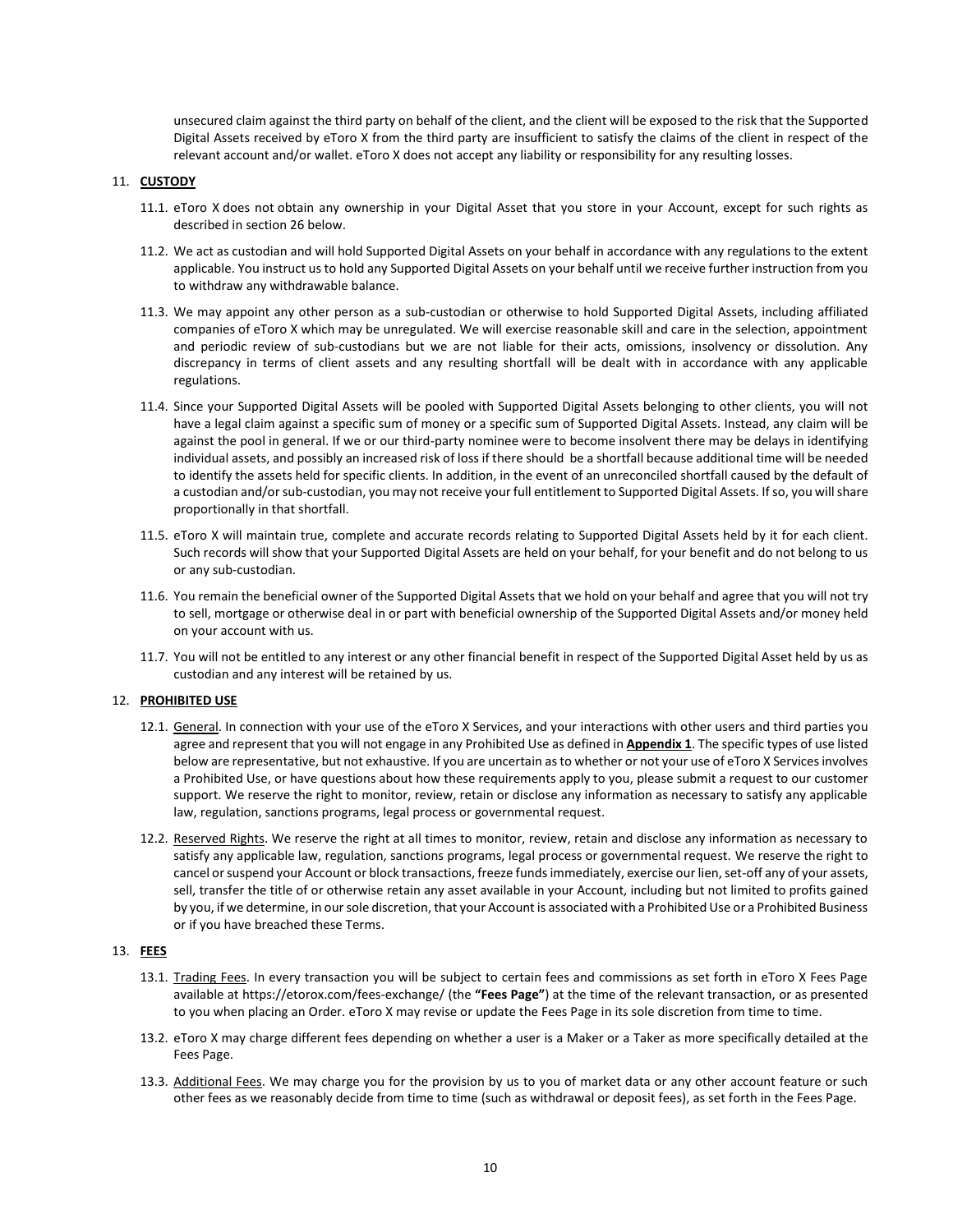- 13.4. Network/Blockchain Fees. eToro X will charge network fees (miner fees) to process withdrawals and/or deposits. eToro X will calculate the network fee in its discretion. eToro X will notify you of its assessment of the network fee at or before the time you authorize a withdrawal and/or a deposit. The final network fee shall be charged at the time of the Order and will be published in your Account following the execution of such withdrawal and/or deposit.
- 13.5. Inactive Account. If your Account is defined as an Inactive Account (defined below), an Inactivity Fee may be payable by you. Once an Account is deemed Inactive, we may deduct an Inactivity Fee in the amount set out on our Fees Page, out of you available Supported Digital Assets available in your Account. Such monthly fees shall be deducted until the value of the Supported Cryptocurrencies in the Account has reached zero and dormant Account with a balance of zero Supported Cryptocurrencies may be closed by us. You can avoid the deduction of the Inactivity Fee if you log into your Account and eToro X will cease to deduct the Inactivity Fee unless your Account shall become Inactive again, but we shall not refund any Inactivity Fees already deducted from the Account prior to such log in. For the purpose of these Terms, the term "**Inactive Account**" shall mean: (a) if you have not deposited Supported Digital Assets into your Account and have not logged into your Account for a period of at least 120 days; and (b) if you have deposited Supported Digital Assets into your Account and have not logged into your Account for a period of at least 12 months.
- 13.6. Rollover Fees. eToro X may charge fees from your available balance for keeping an Order open, as set forth in the Fees Page.
- 13.7. General. You authorize eToro X automatically to debit your Account for any such commissions, charges, fees and taxes.
- 13.8. eToro X may modify the Fees Page at any time.

## 14. **TAXES**

Our fees do not include any taxes, levies, duties or similar governmental assessments of any nature, including, for example, valueadded, sales, use or withholding taxes, assessable by any jurisdiction whatsoever (collectively, **"Taxes"**). You are responsible for paying all Taxes associated with your Account hereunder, including all applicable country, federal, state and local taxes if applicable. If we have the legal obligation to pay or collect Taxes for which you are responsible, we will invoice you and you will pay that amount unless you provide us with a valid tax exemption certificate authorized by the appropriate taxing authority. You also agree that we may set-off such amounts in accordance with terms [26.2.](#page-16-1)

## 15. **DIGITAL ASSET PROTOCOLS**

- 15.1. No Ownership. eToro X does not own or control the underlying software protocols which govern the operation of Digital Assets supported by us. Digital Assets protocols are open source and anyone can use, copy, modify, and distribute them.
- 15.2. Adjustments. According to our sole discretion we may decide (but for avoidance of any doubt we are not obligated to do so) to adjust your Account in respect of a Fork (as defined below) depending on the circumstances of each event attributable to any specific Digital Asset held by you. Such adjustment shall be calculated by us, net of any taxes, which may apply with respect thereto. In doing so we will make efforts to effect such adjustment on the basis of good faith and fairness and, where appropriate, by taking such action as is consistent with market practice or taking into account the treatment we may receive from our counterparties or any relevant third party. **You acknowledge and agree that eToro X assumes absolutely no responsibility whatsoever in respect of an unsupported branch of a Forked protocol**.

## 16. **TECHNICAL FEATURES AND REQUIREMENTS**

- 16.1. General. You acknowledge that the Services are beta versions in the process of development. Consequently, the Services and the software are unstable and may not work error free. We do not warrant that the functions contained in the Services or the software will meet your requirements or that the operation of the Services or the software will be uninterrupted or error free. Moreover, we reserve the right, at any time and for any reason, to discontinue, redesign, modify, enhance, change, patch the software or the Services including without limitation, the structure, specifications, "look and feel," navigation, features and other elements of the software or the Services or any part thereof.
- 16.2. Technical Requirements to Use Our Services. You must provide and maintain adequate technical means by which you access our Services. These technical means must include at least a personal computer/mobile device/tablet, internet access by any means and telephone or other access line. Access to the internet is an essential feature and you shall be solely responsible for any fees necessary in order to connect to the internet. Furthermore, as you are using your personal computer in order to access our Services you are strictly and solely liable for the integrity and proper storage of any data associated with our Services. By using our Services, you represent and warrant to us that you have installed and implemented appropriate means of protection relating to the security and integrity of your computer and that you have taken appropriate action to protect your system from computer viruses or other similar harmful or inappropriate materials, devices, information or data. We will not be liable to you in the event that your computer system fails, damages, destroys or formats your records and data. Furthermore, if you incur delays or any other form of data integrity problems that are a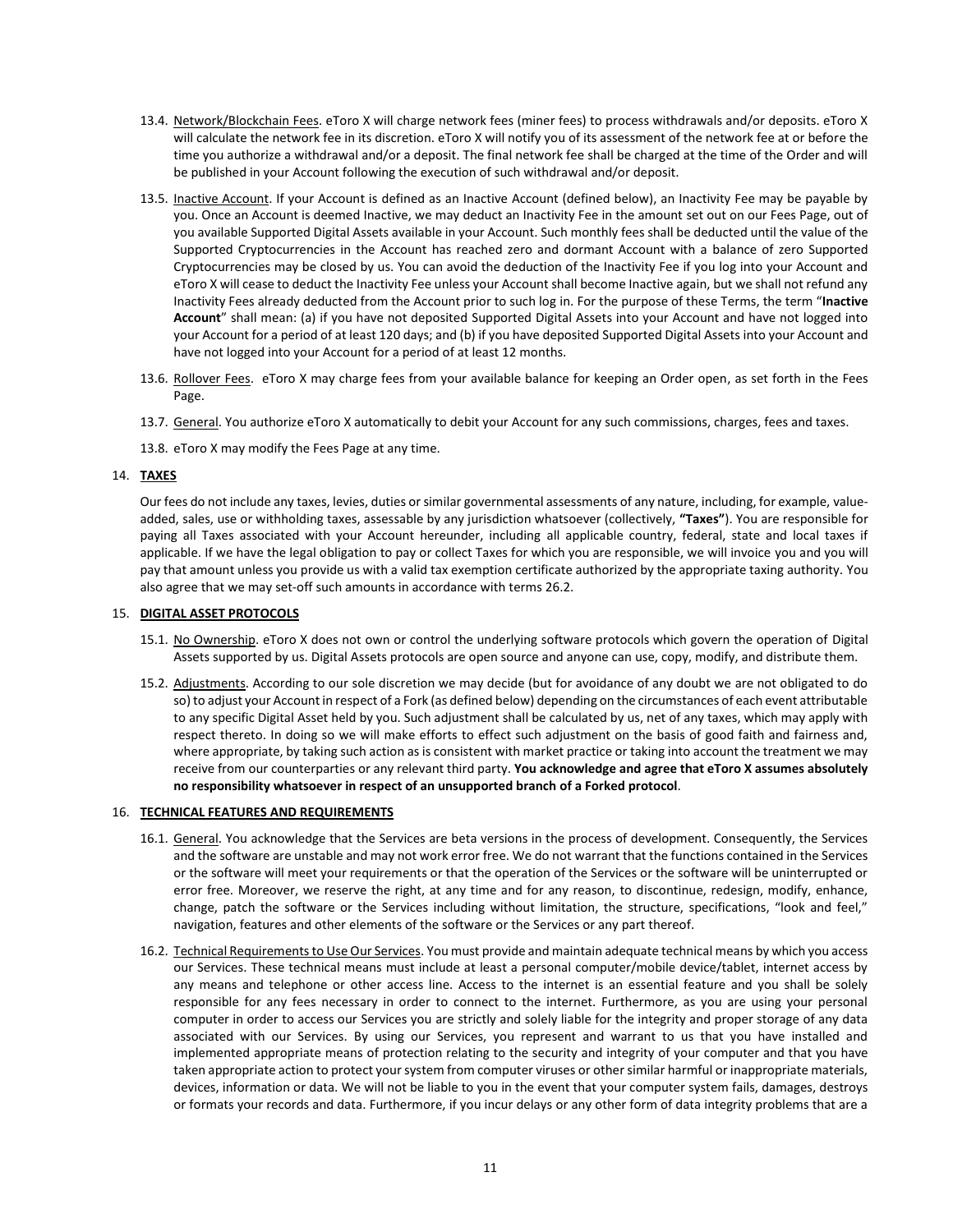result of your hardware configuration or mismanagement, we shall not be liable. You further undertake to protect us from any wrongful transmissions of computer virus or other similarly harmful or inappropriate material or device to our system from your personal computer.

- 16.3. Technical Problems and Difficulties**.** As a provider of technology, we remind you that in some circumstances the use of the internet can at times be unreliable and at times you may experience trouble connecting. Notwithstanding, and recognizing the above, you hereby undertake that we will not be liable, and you will not hold or seek to hold us or any of our officers, employees agents or service providers liable, for any technical problems, system failures and malfunctions, communication line failures, equipment or software failures or malfunctions, system access issues, system capacity issues, high internet traffic demand, security breaches and unauthorized access arising from you transmission of information to us, and other similar computer problems and defects. We do not represent, warrant, guarantee or claim that you will be able to access or use our Services at all times and from any location.
- 16.4. Maintenance Shut Downs**.** eToro X may, in its sole discretion, make unscheduled deployments of changes, updates or enhancements to the Services at any time. We may add or remove functionalities or features, and we may discontinue the Services altogether. We maintain our continuing right to shut down our operations and close our Services to our customers at any time. We may do so at any given time, without notice. Depending on your device settings, we may automatically check your version of the app, and automatically download to your device new versions of the app.

## 17. **SUSPENSION AND TERMINATION**

- 17.1. General. We reserve the right, to suspend, restrict, or terminate your access to any or all of the Services, or deactivate or cancel your Account at any time, in our sole discretion, with or without cause, and with or without notice, without incurring liability of any kind. For example, we may suspend or terminate your access to or use of the Services for any of the following: (a) the actual or suspected violation of these Terms; (b) the use of the Services in a manner that may cause eToro X to have legal liability or disrupt others' use of the Services, and; (c) scheduled downtime and recurring downtime, or unplanned technical problems and outages; (d) inconsistent information regarding your identity (which are considered reasonable at the sole discretion of eToro X); (e) a pending compliance review; (f) the request of or order of an authority, governmental body, regulator, justice or judicial body, police, etc., which in the sole discretion of eToro X is reasonable; (g) we are so required by a facially valid subpoena, court order, or binding order of a government authority; (h) we reasonably suspect you of using your Account in connection with a [Prohibited](https://www.coinbase.com/legal/user_agreement?country=uk#appendix-1:-prohibited-businesses-and-prohibited-use) Use; (i) your Account is subject to any pending litigation, investigation, or government proceeding or we perceive a heightened risk of legal or regulatory non-compliance associated with your Account activity; (j) our service partners are unable to support your use; or (k) you take any action that eToro X deems as circumventing eToro X 's controls, including, but not limited to, opening multiple Accounts or abusing promotions which eToro X may offer from time to time. We further retain the right to exercise our lien, set-off any of your assets, sell, transfer the title of or otherwise retain any asset available in your Account, including but not limited to profits gained by you, if we determine, in our sole discretion, that your Account is associated with a Prohibited Use or a Prohibited Business or if you have breached these Terms.
- 17.2. Discretionary Procedures. If eToro X suspends or closes your Account, or terminates your use of the Services for any reason, we may provide you with notice of our actions according to our sole discretion, unless a court order or other legal process prohibits eToro X from providing you with such notice. You acknowledge that eToro X's decision to take certain actions, including limiting access to, suspending, or closing your Account, may be based on confidential criteria that are essential to eToro X 's risk management and security protocols. You agree that eToro X is under no obligation to disclose the details of its risk management and security procedures to you.
- 17.3. Transfers. You will be permitted to transfer withdrawable Supported Digital Assets associated with your Account for Thirty (30) days after your Account deactivation or closure unless such transfer is prohibited under any law or regulation that may apply from time to time. If eToro X suspends or closes your Account, or terminates your use of the Services for any reason eToro X reserves the right to require you to complete any uncompleted verification process before permitting you to transfer or withdraw withdrawable Supported Digital Asset.
- 17.4. Cancellation of Your Account. You may close your Account at any time by sending an email to customerservice@etorox.com, which shall occur within 7 calendar days after receipt of your email on our servers, provided that you shall remain responsible for any activity on your Account between sending us an email and the termination of your account by us. eToro reserves the right to withhold any Digital Assets and/or funds in the account until all your pending obligations towards us are resolved. Any decision made by eToro regarding the matter will be final. Prior to finally terminating your Account, you should withdraw all withdrawable Supported Digital Asset. You will be required to pay any outstanding amounts owed to eToro X. You authorize us to cancel or suspend any pending transactions at the time of cancellation.

## 18. **THIRD-PARTY SERVICES**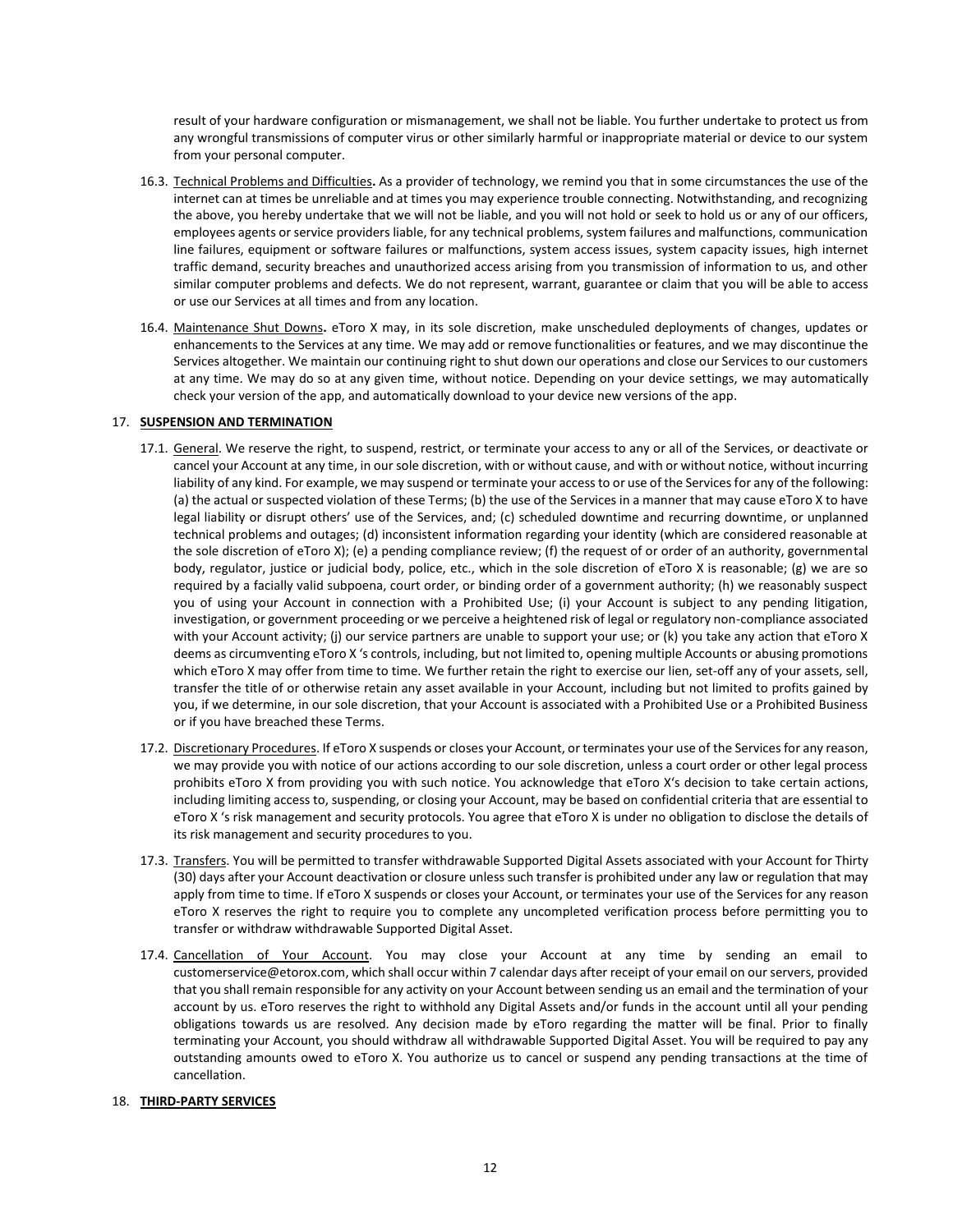18.1. General. We may, at our discretion, arrange for certain actions to be performed by or through a third-party which may be an unaffiliated company, or an affiliate of eToro X including unregulated entities, including third-party wallet services providers (**"Third Parties"**). Any authority granted by you to the eToro X, and any limitation of liability of eToro X, shall also extend to include its affiliates, agents and any service providers. eToro X and the agents, affiliates or service providers acting on behalf of eToro X under this Section are authorized to perform the services contemplated by this Section. You consent to eToro X providing your identifying information to any requesting service provider of eToro X.

If any such Third Party fails or goes out of business, there is no specific legal protection that covers you for losses arising from any Digital Assets we may have held for you with such Third Party. Depending on the structure and security of the Account, some may be vulnerable to security breaches, resulting in the theft of virtual currency or loss of customer assets. eToro X will not be responsible in the event of losses caused by those Third Parties. We will not be liable to you for any act or omission of any such third-party including but not limited in regard to information provided by such third-party, except where we have acted negligently or fraudulently.

- 18.2. Third-Party Services. You may be made aware of or offered services, content, features, products, non-eToro X applications, offers and promotions provided by third parties (individually and collectively, **"Third-Party Services"**). We may make Third-Party Services available to you. However, our inclusion or promotion of Third-Party Services does not reflect a sponsorship, endorsement, approval, investigation, verification and certification or monitoring of such Third-Party Services by eToro X. Your acquisition of Third-Party Services, and any exchange of data between you and any provider of Third-Party Services, is solely between you and such provider. eToro X does not warrant Third-Party Services in any way. Under no circumstances will we have any liability for Third-Party Services. You choose to use any Third-Party Services at your own risk, and under terms and conditions agreed between you and the provider of Third-Party Services that are different from the provisions of these Terms.
- 18.3. Third-Party Applications. The Services may contain features designed to interoperate with a third-party service, program, website or content that is provided, owned or licensed by you or a third party (**"Third-Party Application"**). To use such features, you must procure Third-Party Applications from the providers of such Third-Party Applications, and may be required to grant us access to your account on the Third-Party Applications. If you enable a Third-Party Application for use with the Services, you grant us permission to allow the provider of that Third-Party Application to access your information and Personal Data as required for the operation of that Third-Party Application with the Services. We are not responsible for any disclosure, modification or deletion of content or Personal Data resulting from access by a Third-Party Application. If the provider of a Third-Party Application ceases to make the Third-Party Application available for operation with the corresponding Services features on reasonable terms, we may cease providing those Services features without entitling you to any refund, credit, or other compensation.
- 18.4. Third-Party Payments. eToro X has no control over, or liability for, the delivery, quality, safety, legality or any other aspect of any goods or services that you may purchase or sell to or from a third party (including other users of eToro X Services). eToro X is not responsible for ensuring that a buyer or a seller you may transact with will actually complete the transaction or is authorized to do so. If you experience a problem with any goods or services purchased from, or sold to, a third party in connection with Digital Asset transferred using the Services, or if you have a dispute with such third party, you must resolve the dispute directly with that third party. If you believe a third party has behaved in a fraudulent, misleading, or inappropriate manner, or if you cannot adequately resolve a dispute with a third party, you may notify eToro X customer support so that we may consider what action to take, if any.

## 19. **DATA ACCURACY**

- 19.1. Although we intend to provide accurate and timely information on the eToro X platform, website or app, such information may not always be entirely accurate, complete or current and may also include technical inaccuracies or typographical errors. In an effort to continue to provide you with as complete and accurate information as possible, information may be changed or updated from time to time without notice, including, without limitation, information regarding our policies, products and services. Accordingly, you should verify all information before relying on it, and all decisions based on information contained on the eToro X's platform, website or app are your sole responsibility and we shall have no liability for such decisions. Links to third-party materials (including without limitation, websites) may be provided as a convenience but are not controlled by us. You acknowledge and agree that we are not responsible for any aspect of the information, content, or services contained in any third-party materials or on any third-party sites accessible or linked to the eToro X website or app.
- 19.2. We may present via the platform indicative prices of Supported Digital Asset quoted in fiat currency and/or in any other Supported Digital Asset. Such prices are produced and provided by us and or by any third party including our affiliates. The indicative prices presented to you shall reflect the prices made available by us at the time displayed. Such prices shall not necessarily reflect the prices for the underlying Supported Digital Asset and/or the fiat currency as quoted by other third parties in which the Supported Digital Asset or the connected asset (as applicable) may be traded or presented. eToro X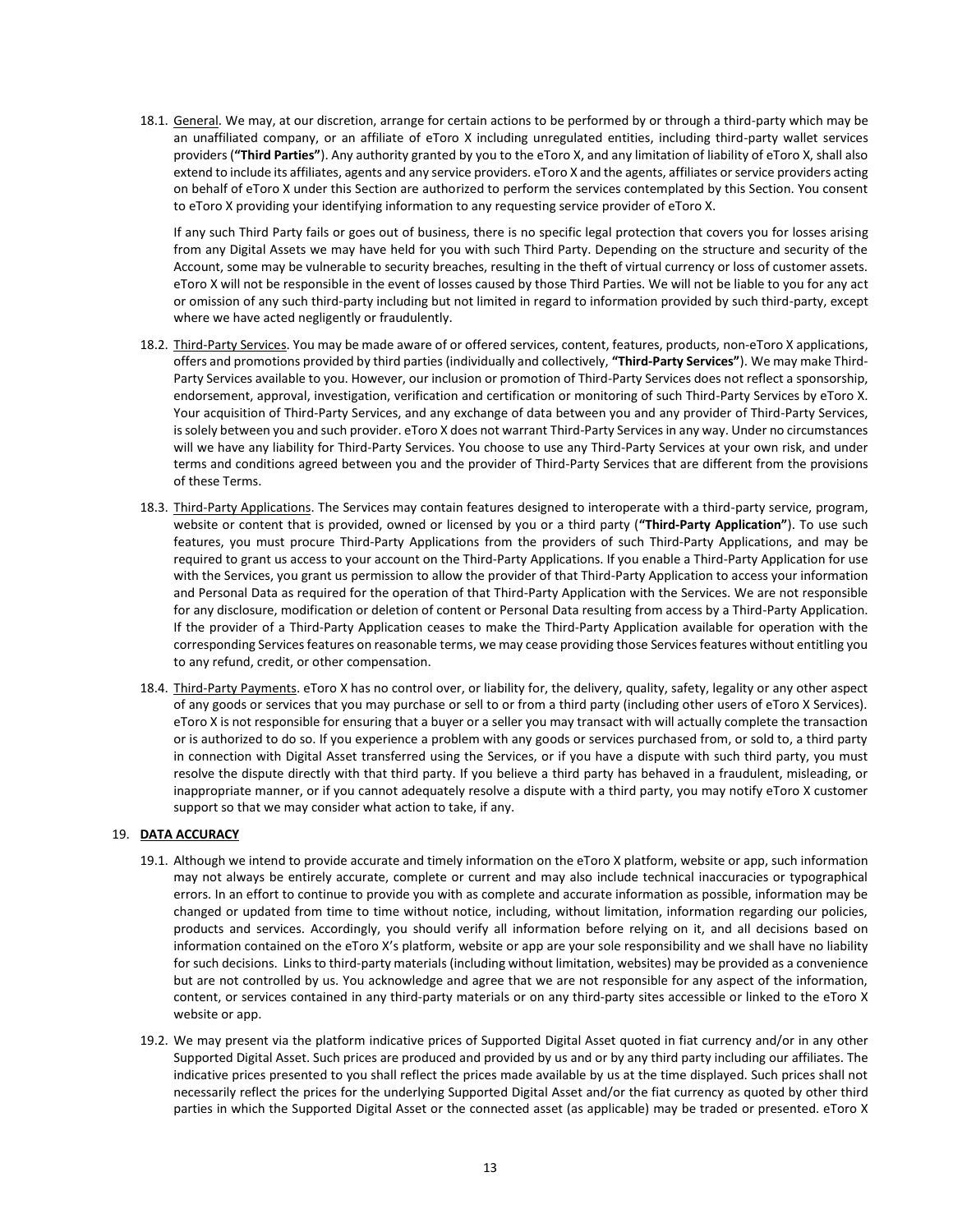disclaims any liability with respect to any such discrepancies. All prices are indicative only and provided solely for convenience and for informational purposes to assist you to make your own decisions and do not constitute any offer or advice made by us. All prices presented are subject to volatility and market fluctuations.

19.3. You agree that all risk associated with the use of, or reliance on, any of the information accessed through the Services, including the prices of Supported Digital Assets, rests with you. You further agree that we shall not be responsible or liable, directly or indirectly, in any way for any loss or damage of any kind incurred as a result of, or in connection with your use of, or reliance on, any of the information on our platform.

## 20. **OWNERSHIP OF INTELLECTUAL PROPERTY RIGHTS**

- 20.1. Ownership. We retain all right, title, and interest (including all copyright, trademark, patent, trade secrets, and all other intellectual property rights) in our Services and all content on our Services, including our trademarks, service marks, designs, logos, slogans, URLs, and trade names that are displayed on our Service and the prices quoted by us, (the **"eToro X Materials"**). Subject to claus[e 20.2](#page-13-0) below, eToro X grants you no license or consent to use or display or use in any manner eToro X Materials.
- <span id="page-13-0"></span>20.2. License. eToro X grants you a, non-transferable, non-exclusive license to use the Services as provided to you by eToro X. This license is conditioned upon and restricted by the terms and conditions contained in these Terms. Further, this license is for personal and non-commercial use. You may not (and you may not permit anyone else to) copy, modify, create a derivative work of, reverse engineer, decompile or otherwise attempt to extract the source code of the Services, or any part thereof, except (and solely) to the extent permitted by applicable law. You may not assign (or grant a sub-license of) your rights to use the Services, grant an interest in or over your rights to use the Services, or otherwise transfer any part of your rights under these Terms. If eToro X provided you access to any of the Services (for example, a mobile app) in return for a fee, this license is conditioned upon your payment of the fees due. These Terms do not grant to you any license or permission to copy, distribute, modify or otherwise use any application programming interface, notwithstanding any provision to the contrary. No title to or ownership of any proprietary rights and/or eToro X Materials related to the Services is transferred to you pursuant to these Terms. All rights not explicitly granted to you under these Terms are reserved by eToro X. The license granted under this Section will automatically terminate if we suspend or terminate your access to the Services.
- 20.3. Feedback. We will own exclusive rights, including all intellectual property rights, to any feedback, comments, recommendations, suggestions, ideas or other information or materials regarding eToro X or our Services that you provide (including modifications, enhancements, improvements or suggested changes to the Services, or any feature or function of the Services), whether by email, posting through our Services or otherwise (**"Feedback"**). You hereby grant us and our affiliates a universe-wide, royalty free, irrevocable, perpetual license (with the right to grant and authorize sublicenses) to make, have made, use, import, offer for sale, sell, reproduce, distribute, modify, adapt, prepare derivative works of, display, publicly perform and otherwise exploit such Feedback without restriction, including in connection with the Services and any updates, extensions or successive versions of the Services. Any Feedback you submit is non-confidential and will become the sole property of eToro X. We will be entitled to the unrestricted use and dissemination of such Feedback for any purpose, commercial or otherwise, without acknowledgment or compensation to you. You may not use, copy or retransmit anything on our website without our permission. We reserve all rights not expressly granted herein.

## 21. **YOUR PRIVACY**

Please review our [privacy policy](https://1mr3lc1zt3xi1fzits1il485-wpengine.netdna-ssl.com/wp-content/uploads/2019/02/eToro-Privacy-Policy-13.2.2019-clean.pdf) (**"Privacy Policy"**) for more information about how eToro X collects, uses, records and shares your information, including your personal data.

## 22. **COMMUNICATIONS**

We may send you emails regarding the Services including notices, updates, and amended Terms. We may also send you emails with promotional information and materials regarding eToro X's products and services that you may unsubscribe from by following instructions provided in the email. Please review our Privacy Policy for more information.

eToro X reserves the right to communicate with you by email, electronic chats, online discussions, telephone, fax, post, newsletters issued by us and/or any other mean of communications, whether such communication is personally addressed to you or generally addressed to all our users. By accepting these Terms you acknowledge and confirm that all such means of communications are deemed acceptable and any such communication so provided shall be deemed to have been received by you. You further hereby consent to your Account information being available on the internet instead of having such information delivered to you by mail or email. You will be able to access account information through the trading platform using your Account credentials. We will display all of your account activity and you will be able to reports of account. Posting of account information on your online Account will be deemed delivery of confirmation and account statements.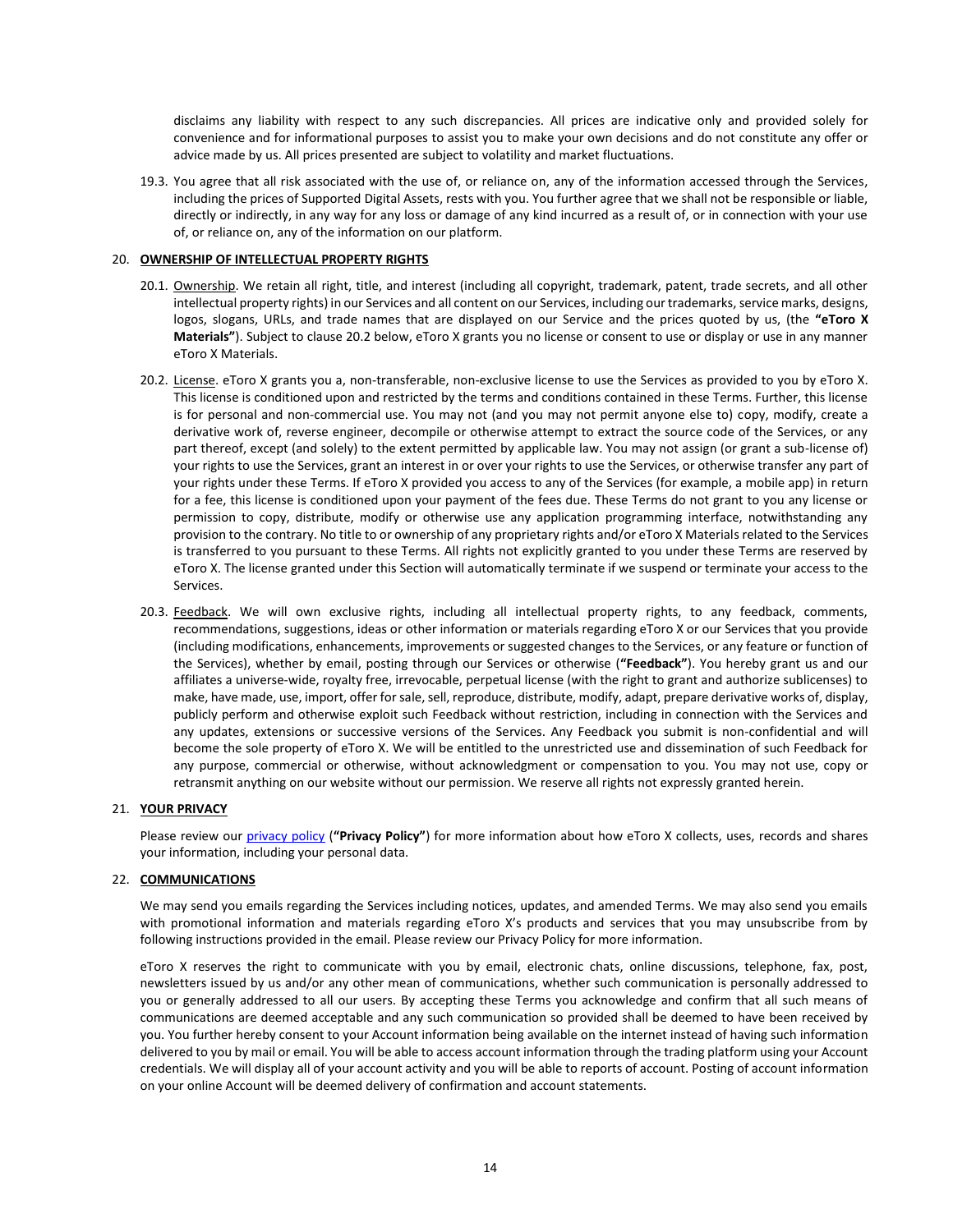## 23. **FORCE MAJEURE EVENTS**

- 23.1. General. We may, in our reasonable opinion, determine that a Force Majeure Event (as defined below) exists. A Force Majeure Event is a cause or condition beyond our reasonable control, which will include, but is not limited to the following: (i) any act, event or occurrence (including without limitation any act of God, strike, riot or civil unrest, act of terrorism, fire, war (declared or undeclared), industrial action, acts and regulations of any governmental or supra national bodies or authorities) that, in our opinion, prevents us from providing our Services with respect to one or more of the Supported Digital Assets; (ii) the occurrence of an excessive movement in the level of any transaction or our anticipation (acting reasonably) of the occurrence of such a movement; (iii) any breakdown or failure of transmission, communication or computer facilities, interruption of power supply, or electronic or communications equipment or software failure, interruption in telecommunications or Internet services or network provider services or error or breach which shall occur in blockchain or in any other networks in which the Digital Assets are being issued or traded; or (iv) catastrophe or any other occurrence which is beyond our reasonable control (**"Force Majeure Event"**).
- 23.2. Effect of Force Majeure. If we determine that a Force Majeure Event exists, we may without notice and at any time, acting reasonably, suspend or modify the application of all or part of these Terms to the extent that the Force Majeure Event makes it impossible or impracticable for us to comply therewith, and we will not be liable in any way to you or to any other person in the event of a Force Majeure Event including for delays, failure in performance or interruption of service which result directly or indirectly from any Force Majeure Event nor for our actions pursuant to this section if we decide to take such action.

## <span id="page-14-0"></span>24. **RISKS WARNINGS, DISCLAIMERS AND LIMITATIONS ON LIABILITY**

## 24.1. **Risk Warnings**

24.1.1. General. The risk of loss in trading or holding Digital Asset can be substantial. You should therefore carefully consider whether trading or holding Digital Asset is suitable for you in light of your financial situation.

You acknowledge that using Digital Asset, their networks and protocols, involves serious risks. It is your responsibility to learn about all the risks involved with Digital Asset, their protocols and networks. Even if eToro X alerts you to some of the risks involved with Digital Asset, their protocols and networks, eToro X has no responsibility to alert you to all these risks. eToro X has no control over, and makes no representations regarding the value of Digital Asset, or the security of their networks or protocols.

You hereby further acknowledge that the Digital Assets markets are determined by demand and supply only. The Digital Assets market is a dynamic arena and their respective prices are often highly unpredictable and volatile. The prices of Digital Assets is usually not transparent and are frequently highly speculative and susceptible to market manipulation. In the worst case scenario the product could be rendered worthless. Moreover, there is always a risk that changes in the applicable legislative or regulatory regime may adversely affect the use, transfer, exchange, and value of Digital Assets. Digital Assets' markets and exchanges are not currently regulated with the same control, and customers are not entitled to the same protections, available in relation to other financial instruments. You are solely responsible for determining whether any contemplated or actioned use of the Services is appropriate based on your personal goals, financial status and risk willingness.

- 24.1.2. No Advice or Guarantees. The content provided as part of the Services is for informational purposes only, and should not be considered legal or financial advice. We may provide information on the price, range or volatility of Digital Assets and events that have affected the price of Digital Assets, but it should not be considered as investment or financial advice and should not be construed as such. eToro X is not acting and cannot act as an advisor, including as to any financial, legal, investment, insurance or tax matters. Any information provided by eToro X is for general information only. You are solely responsible for determining whether any contemplated transaction is appropriate for you. You should consult with an attorney or other professional to determine what may be best for your individual needs. eToro X does not make any guarantee or other promise as to any results that may be obtained from using the Services. You should not make any investment decision without first consulting your financial advisor and conducting your own research and due diligence.
- 24.1.3. Internet and Computers Transmission Risks. There are risks associated with utilizing an Internet-based system including, but not limited to, the failure of hardware, software, and Internet connections, the risk of malicious software introduction, and the risk that third parties may obtain unauthorized access to information or assets (including your Cryptocurrencies) stored on your behalf. Additionally, there is a risk of cyber-attacks on the security, integrity or operation of the digital assets' blockchain or other underlying technology.
- 24.1.4. Blockchain Risks. Since blockchain is an independent public peer-to peer network and is not controlled in any way or manner by eToro X. eToro X shall not be responsible for any failure, mistake, error or breach which shall occur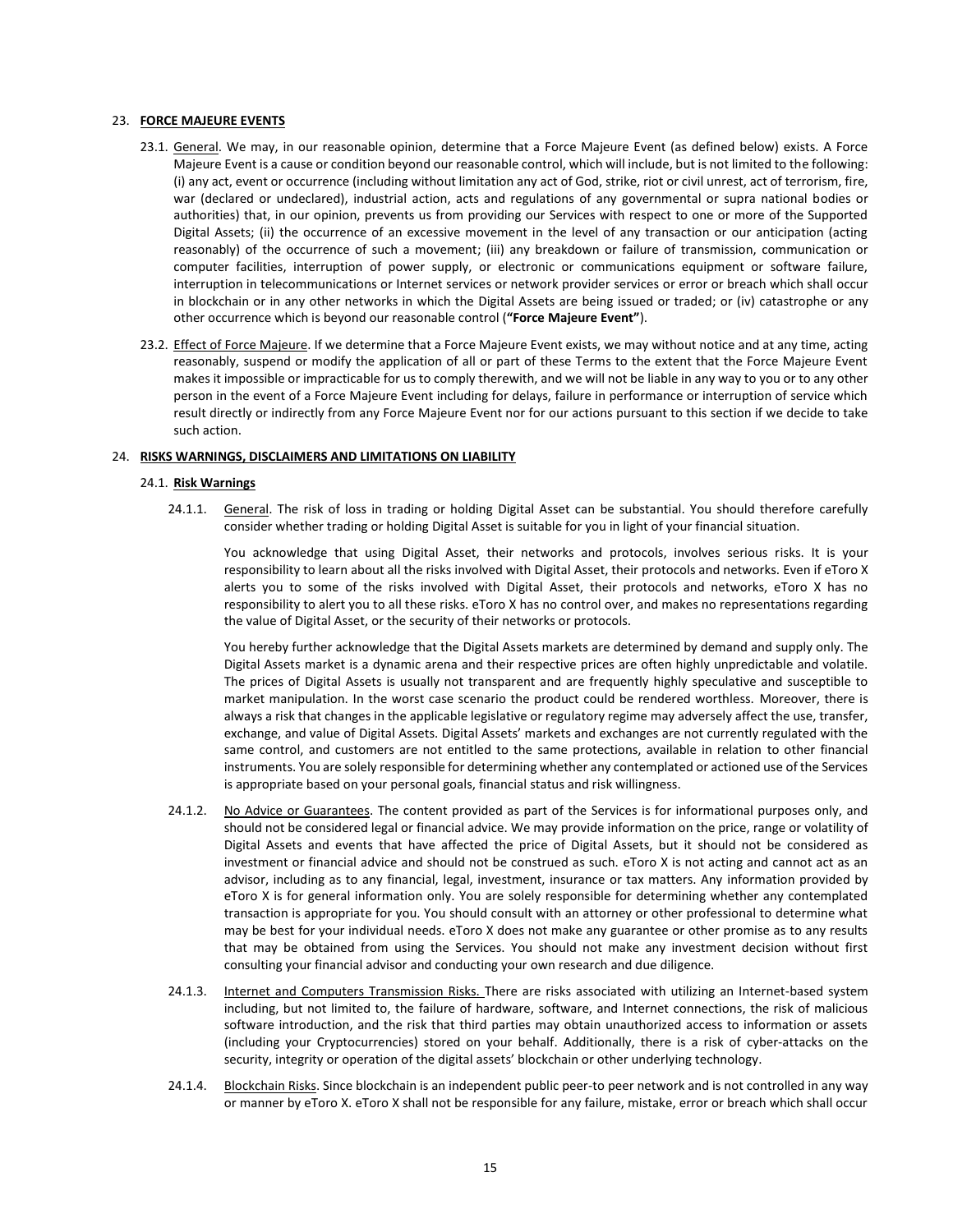in blockchain or in any other networks in which the Digital Assets are being issued or traded. You will be bound and subject to any change or amendments in the blockchain system and subject to any applicable law which may apply to the blockchain. We make no representation or warranty of any kind, express or implied, statutory or otherwise, regarding the blockchain functionality nor for any breach of security in the blockchain.

- 24.1.5. Operation of Digital Assets Protocols. eToro X does not own or control the underlying software protocols which govern the operation of Digital Assets. In general, the underlying protocols are open source and anyone can use, copy, modify, and distribute them. eToro X is not responsible for the operation of the underlying protocols and eToro X makes no guarantee of their functionality, security, or availability. The underlying protocols are subject to sudden changes in operating rules (**"Forks**"), and such Forks may materially affect the value, function, or even the name of the Digital Assets you hold in your Account. In the event of a Fork, eToro retains the right to suspend its operations (with or without advance notice to you) and may (a) configure or reconfigure its systems or (b) decide not to support (or cease supporting) the Forked protocol entirely. eToro X may, but is not obligated to do so, adjust your Account in respect of a Fork depending on the circumstances of each event attributable to any specific Digital Asset held by you.
- 24.1.6. Waiver of Risks. You hereby assume, and agree that eToro X will have no responsibility or liability for any risks contained herein. You hereby irrevocably waive, release and discharge any and all claims, whether known or unknown to you, against eToro X, its affiliates and their respective shareholders, members, directors, officers, employees, agents and representatives related to any of the risks set forth herein.

## 24.2. **Disclaimer of Warranties**

24.2.1. **SUBJECT TO APPLICABLE LAW, OUR SERVICES ARE PROVIDED "AS IS" WITH NO WARRANTY OF ANY KIND, "WITH ALL FAULTS" AND "AS AVAILABLE". YOUR USE OF OUR SERVICES IS AT YOUR SOLE RISK. WE AND OUR LICENSORS, SERVICE PROVIDERS OR SUBCONTRACTORS (IF ANY) MAKE NO REPRESENTATIONS OR WARRANTIES OF ANY KIND, WHETHER EXPRESS, IMPLIED, STATUTORY OR OTHERWISE, INCLUDING, WITHOUT LIMITATION: (A) ANY WARRANTY THAT THE SERVICES WILL BE UNINTERRUPTED, ERROR-FREE OR FREE OF HARMFUL COMPONENTS, THAT THE CONTENT WILL BE SECURE OR NOT OTHERWISE LOST OR DAMAGED; (B) ANY IMPLIED WARRANTY OF MERCHANTABILITY, SATISFACTORY QUALITY, FITNESS FOR A PARTICULAR PURPOSE, OR NON-INFRINGEMENT; OR (C) ANY WARRANTY ARISING OUT OF ANY COURSE OF PERFORMANCE, COURSE OF DEALING OR USAGE OF TRADE; OR (D) THAT OUR SERVICES, THE BLOCKCHAIN SYSTEM OR THE SERVER THAT MAKES IT AVAILABLE, ARE FREE OF VIRUSES OR ERRORS, THAT ITS CONTENT IS ACCURATE, THAT IT WILL BE UNINTERRUPTED, OR THAT DEFECTS WILL BE CORRECTED. ETORO X MAKES NO WARRANTY OR REPRESENTATION AND DISCLAIMS ALL RESPONSIBILITY AND LIABILITY FOR: (I) THE COMPLETENESS, ACCURACY, AVAILABILITY, TIMELINESS, SECURITY OR RELIABILITY OF THE SERVICES OR ANY CONTENT; (II) ANY HARM TO YOUR COMPUTER SYSTEM, LOSS OF DATA, OR OTHER HARM THAT RESULTS FROM YOUR ACCESS TO OR USE OF THE SERVICES OR ANY CONTENT; (III) THE DELETION OF, OR THE FAILURE TO STORE OR TO TRANSMIT, ANY CONTENT AND OTHER COMMUNICATIONS MAINTAINED BY THE SERVICES; AND (IV) WHETHER THE SERVICES WILL MEET YOUR REQUIREMENTS OR BE AVAILABLE ON AN UNINTERRUPTED, SECURE, OR ERROR-FREE BASIS. NO ADVICE OR INFORMATION, WHETHER ORAL OR WRITTEN, OBTAINED FROM ETORO X, ITS AFFILIATES, RELATED COMPANIES, OFFICERS, DIRECTORS, EMPLOYEES, AGENTS, REPRESENTATIVES, PARTNERS, OR LICENSORS (COLLECTIVELY, "RELEASED ENTITIES"), OR THROUGH THE SERVICES, WILL CREATE ANY WARRANTY OR REPRESENTATION. EXCEPT AS EXPRESSLY STATED IN THESE TERMS, WE DISCLAIM ALL WARRANTIES AND CONDITIONS, EXPRESS, IMPLIED, OR STATUTORY, INCLUDING WITHOUT LIMITATION THE IMPLIED WARRANTIES OF TITLE, NON-INFRINGEMENT, MERCHANTABILITY, AND FITNESS FOR A PARTICULAR PURPOSE. YOU ACKNOWLEDGE THAT YOU HAVE NOT ENTERED INTO THIS AGREEMENT IN RELIANCE UPON ANY WARRANTY OR REPRESENTATION EXCEPT THOSE SPECIFICALLY SET FORTH IN THESE TERMS.** 

**SOME JURISDICTIONS DO NOT ALLOW THE DISCLAIMER OF IMPLIED TERMS IN CONTRACTS WITH CONSUMERS, SO SOME OR ALL OF THE DISCLAIMERS IN THIS SECTION MAY NOT APPLY TO YOU.**

## 24.3. **Limitations of Liability**

24.3.1. **IN NO EVENT WILL WE, OUR LICENSORS, SERVICE PROVIDERS OR SUBCONTRACTORS (IF ANY) BE LIABLE FOR ANY INDIRECT, SPECIAL, INCIDENTAL, PUNITIVE OR CONSEQUENTIAL DAMAGES (INCLUDING, WITHOUT LIMITATION, LOST PROFITS, LOSS OF USE, LOSS OF DATA OR LOSS OF GOODWILL), ARISING OUT OF OR IN CONNECTION WITH THESE TERMS OF USE, OR THE PERFORMANCE OR OPERATION OF OUR SERVICES, YOUR ACCESS TO, DISPLAY OF, USE OF THE SERVICES, OR WITH DELAY OR INABILITY TO ACCESS, DISPLAY OR USE THE SERVICES, ANY COMPUTER VIRUSES, INFORMATION, SOFTWARE, LINKED SITES, PRODUCTS OR SERVICES OBTAINED THROUGH THE SERVICES, OR THE ACT OR OMISSION OF ANY BUSINESS USING OUR SERVICES OR OTHER THIRD PARTY, WHETHER SUCH LIABILITY ARISES FROM ANY CLAIM BASED UPON BREACH OF CONTRACT,**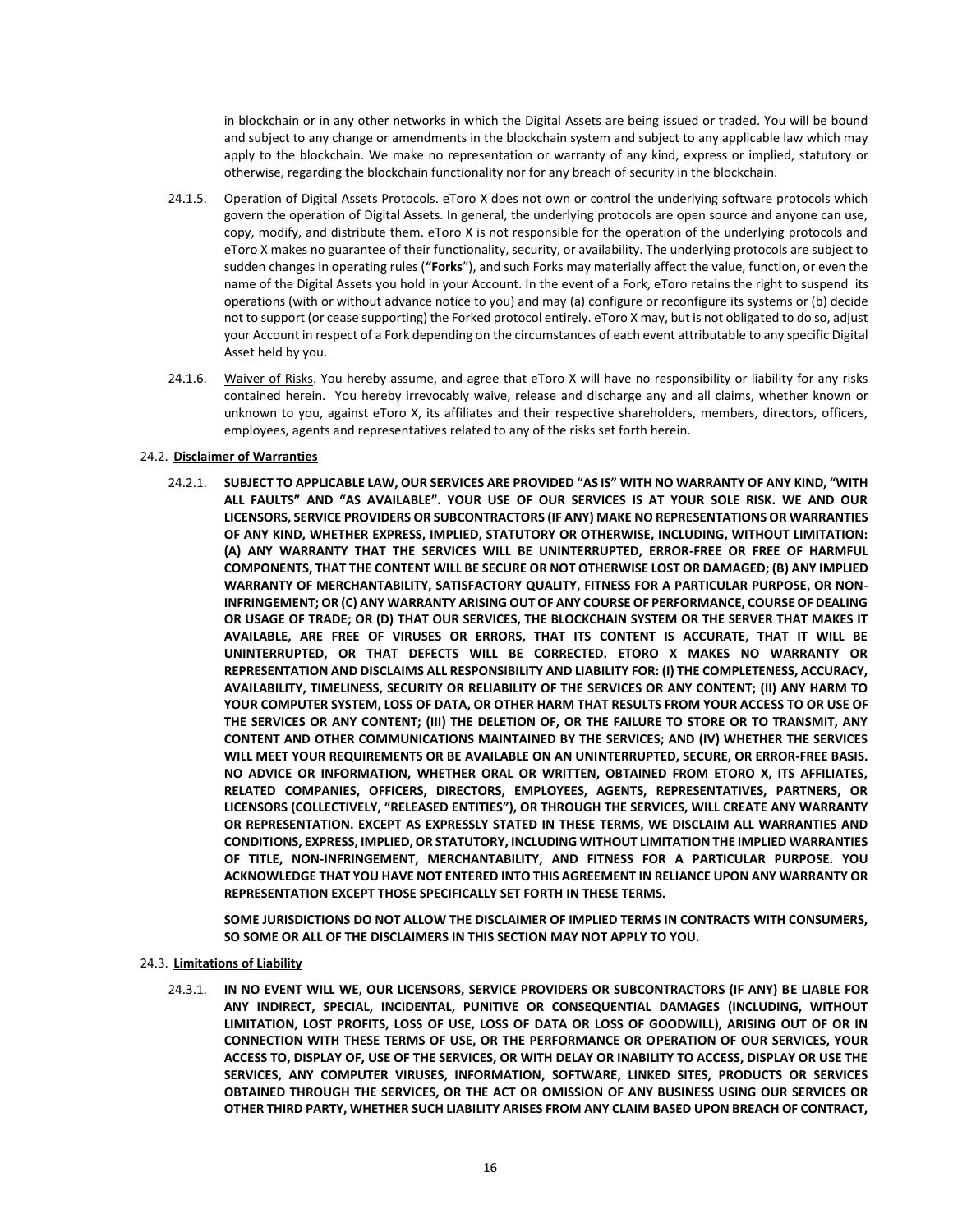## **BREACH OF WARRANTY, TORT (INCLUDING NEGLIGENCE), PRODUCT LIABILITY OR OTHERWISE, AND WHETHER OR NOT WE, OUR LICENSORS, SERVICE PROVIDERS OR SUBCONTRACTORS HAVE BEEN ADVISED OF THE POSSIBILITY OF SUCH DAMAGES.**

- 24.3.2. Without prejudice to any other terms of these Terms, we will have no liability to you in relation to any loss, costs or expenses that you suffer as a result of: (a) any delay or change in market conditions before we execute an order or before a transaction is completed; (b) Computer Viruses, spyware, scareware, Trojan horses, worms or other malware that may affect your computer or other equipment, or any phishing, spoofing or other attack. We advise the regular use of a reputable and readily available virus screening and prevention software. You should also be aware that SMS and email services are vulnerable to spoofing and phishing attacks, and you should use care in reviewing messages purporting to originate from eToro X; or (c) Cyber Attack - the use or operation, as a means for inflicting harm of any computer, computer system, computer software program, malicious code, computer virus or process or any other electronic system. Theft, robbery, burglary, hold up or other criminal taking of a computer, computer system, computer software program, malicious code, computer virus or process or any other electronic system is used in the commission of such act(s); (d) Internet and computers transmission risks; any communication failures, disruptions, errors, distortions or delays you may experience when trading via the Services, howsoever caused; (e) the Digital Asset network/protocols (such as blockchain) failure; (f) from action taken in reliance on material, or information, contained on eToro X website or on blockchain systems; or (g) Force Majeure and any other reason beyond our control.
- 24.3.3. eToro X shall not be liable for any and all losses caused by a custodian or by any Third Party.
- 24.3.4. In no event will the aggregate liability of eToro X, our licensors, service providers, or subcontractors for any loss or damage that arises out of, or is connected with, any of the occurrences described above exceed, the amount paid, if any, by you to eToro X for the Services in the month before your claim arose. The foregoing limitation applies under any theory of liability, including, without limitation, contract, tort, warranty, negligence or otherwise. The limitation of liability reflects the allocation of risk between the parties. The limitations specified in this Section will survive and apply even if any limited remedy specified in these Terms is found to have failed of its essential purpose. The limitations of liability provided in these Terms inure to the benefit of us, our licensors, service providers and subcontractors.
- 24.3.5. Always log into your Account through the eToro X app/site to review any transactions or required actions if you have any uncertainty regarding the authenticity of any communication or notice.
- 24.3.6. We will not be liable, in contract, or tort (including, without limitation, negligence), other than where we have been fraudulent.
- 24.3.7. Any and all indemnities, warranties, terms and conditions (whether express or implied) are hereby excluded to the fullest extent permitted under the law.
- 24.3.8. SOME JURISDICTIONS DO NOT ALLOW CERTAIN WARRANTY DISCLAIMERS OR LIMITATIONS ON LIABILITY. ONLY DISCLAIMERS OR LIMITATIONS THAT ARE LAWFUL IN THE APPLICABLE JURISDICTION WILL APPLY TO YOU AND OUR LIABILITY WILL BE LIMITED TO THE MAXIMUM EXTENT PERMITTED BY LAW.

## <span id="page-16-2"></span>25. **INDEMNIFICATION**

To the maximum extent permitted by law, you agree to defend, indemnify and hold harmless eToro X, its affiliates and their respective directors, officers, employees and agents from and against any and all third party claims, actions, suits or proceedings, as well as any and all losses, liabilities, damages, costs and expenses (including reasonable attorney's fees) arising out of or accruing from (a) your use of Services in violation of these Terms, (b) your infringement of any copyright, trademark, trade secret, trade dress, patent or other intellectual property right of any person or defamation of any person or violation of their rights of publicity or privacy, or (c) your failure to secure and keep secret your private credentials or your revealing them to any third party.

eToro X will use commercially reasonable efforts to notify you of any such claim, action and investigation or demand that is subject to your indemnification obligation.

## <span id="page-16-0"></span>26. **SECURITY INTEREST, RIGHT OF SET OFF, LIEN AND POWER OF SALE**

- 26.1. Security Interest. As a continuing security for the performance of all your obligations (whether actual or contingent, present or future) to us you grant to us, with full title guarantee, a first fixed security interest in all the funds in your accounts or any other assets held by us or our nominees on your behalf, including the Digital Assets held for you by eToro X.
- <span id="page-16-1"></span>26.2. Right of Set-Off. All your money, securities, currencies, Digital Assets and other property which eToro X may at any time be holding for you (either individually, jointly with others) are subject to right of set-off by eToro X for your liabilities to eToro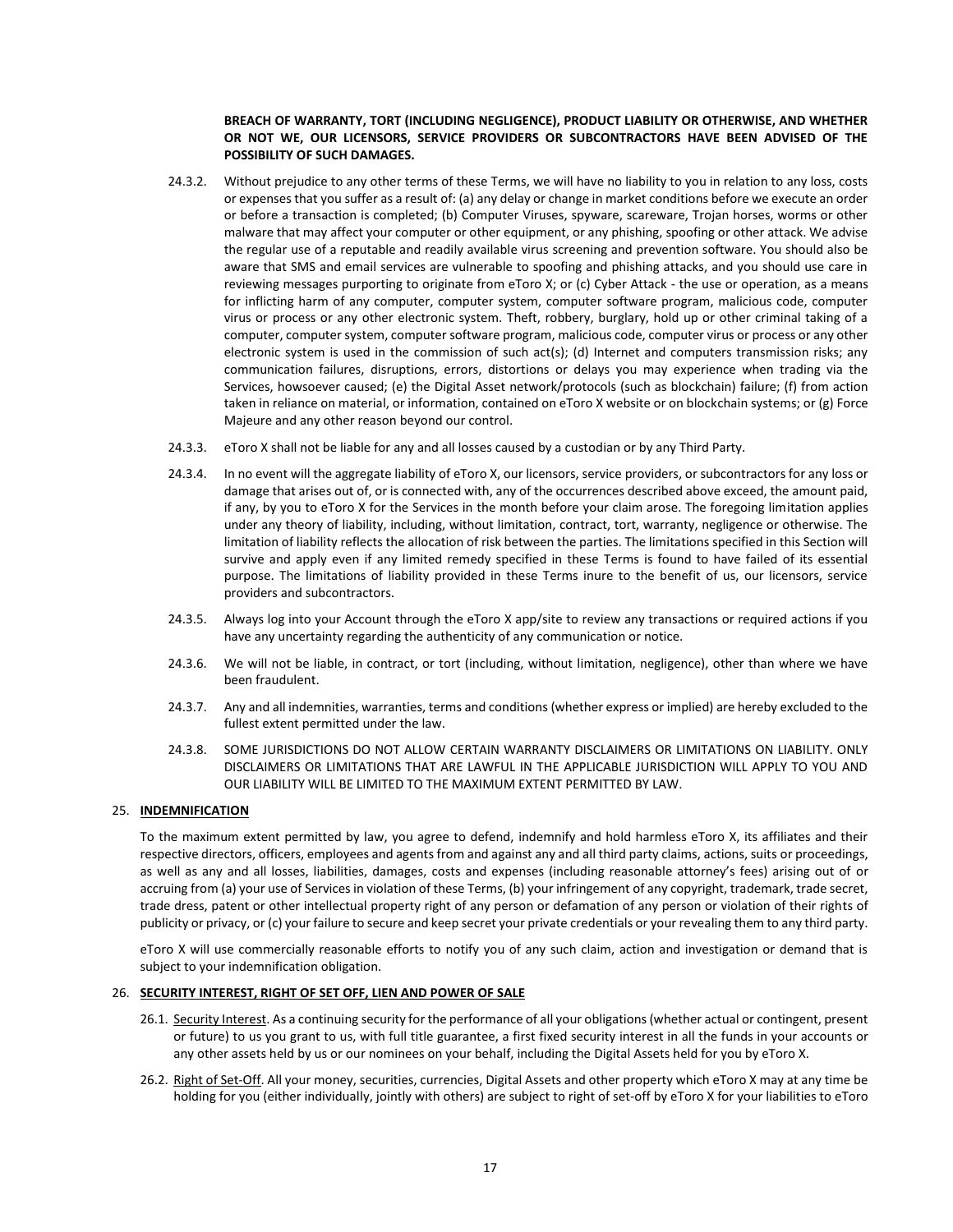X, including for Taxes we are obligated to pay or collect.

- 26.3. General Lien. In addition and without prejudice to any rights to which we may be entitled under these Terms or any applicable regulations, we shall have a general lien on all assets (including Digital Assets available in your Account) held by us or our affiliates or our nominees on your behalf until the satisfaction of your obligations.
- 26.4. Title Transfer. You acknowledge and agree that title in or ownership of a portion or all of your money, securities, currencies, Digital Assets and other property held for your benefit by us shall be transferred to us to the extent it represents an amount necessary to secure your open positions or cover your actual or future contingent or prospective obligations, such that you will not have a proprietary claim over such assets.
- 26.5. Power of Sale. If an event of default occurs, we may exercise the power to sell all or any part of any assets held in your Account, including your Digital Assets. We shall be entitled to apply the proceeds of sale or other disposal in paying the costs of such sale or other disposal and in or towards satisfaction of your obligations.

## <span id="page-17-0"></span>27. **CHOICE OF LAW AND JURISDICTION**

These Terms shall be governed by and construed in accordance with the laws of Gibraltar notwithstanding any principles of conflicts of law. The competent courts in Gibraltar shall have sole and exclusive jurisdiction regarding any dispute or claim arising hereunder. By using our Services, you agree to recognize all electronic and magnetic data and documentation as admissible evidence when settling a dispute between us.

## 28. **POTENTIAL CONFLICTS OF INTERESTS**

- 28.1. You accept and confirm that a conflict of interest may arise when the interest of eToro X and its affiliates and/or group members and/or market makers competes or may appear to compete with your interests under these Terms. Specifically, you hereby acknowledge and confirm that other member of the eToro group may act as market maker and a counterparty to your Orders and in this context there may be inherent conflicts of interest. We represent and warrant that in such cases, such entities shall not have any priority in a trade execution over any other eToro X user.
- 28.2. We may share our revenues from our activity with market makers, our affiliates, partners and/or other similar parties performing marketing activities on our behalf.
- 28.3. We may execute at the same time Orders by different users that are opposite to one another; and
- 28.4. We may establish business, including without limitation, trading relationships with other issuers of financial instruments and we may have a financial interest in such instruments.
- 28.5. eToro X shall maintain policies, controls and procedures to manage the identified conflicts of interest. eToro X shall undertake ongoing monitoring of business activities to ensure that internal controls are appropriate.

## 29. **LIMITATIONS**

To the extent allowed by applicable law, you agree that you will bring any claim or cause of action arising from or relating to your access or use of our Services within one year from the date on which such claim or action arose or accrued or such claim or cause of action will be irrevocably waived.

## 30. **ASSIGNMENT**

Subject to applicable regulations, eToro X may assign these Terms or any of our rights or obligations hereunder to another registered or authorized or unauthorized or unregistered Third Party. You may not assign these Terms or any your rights or obligations hereunder to any other person or entity without our prior written consent.

## 31. **AMENDMENTS OF TERMS AND DISCONTINUANCE OF SERVICES**

- 31.1. We reserve the right to amend, revise, modify, and/or change these Terms and/or the Services at any time. All changes shall take effect immediately and such updated version of these Terms shall be published in our website. You are responsible for checking this page on our website/applications periodically in order to review the current version of these Terms. If you do not agree with any such modification, your sole and exclusive remedy is to terminate your use of the Services and close your Account. You agree that we shall not be liable to you or any third party for any modification or termination of the Services and/or these Terms, or suspension or termination of your access to the Services, except to the extent otherwise expressly set forth herein.
- 31.2. We may, in our sole discretion and without liability to you, with or without prior notice and at any time, modify or discontinue, temporarily or permanently, all or any portion of our Services.

## 32. **ERRORS**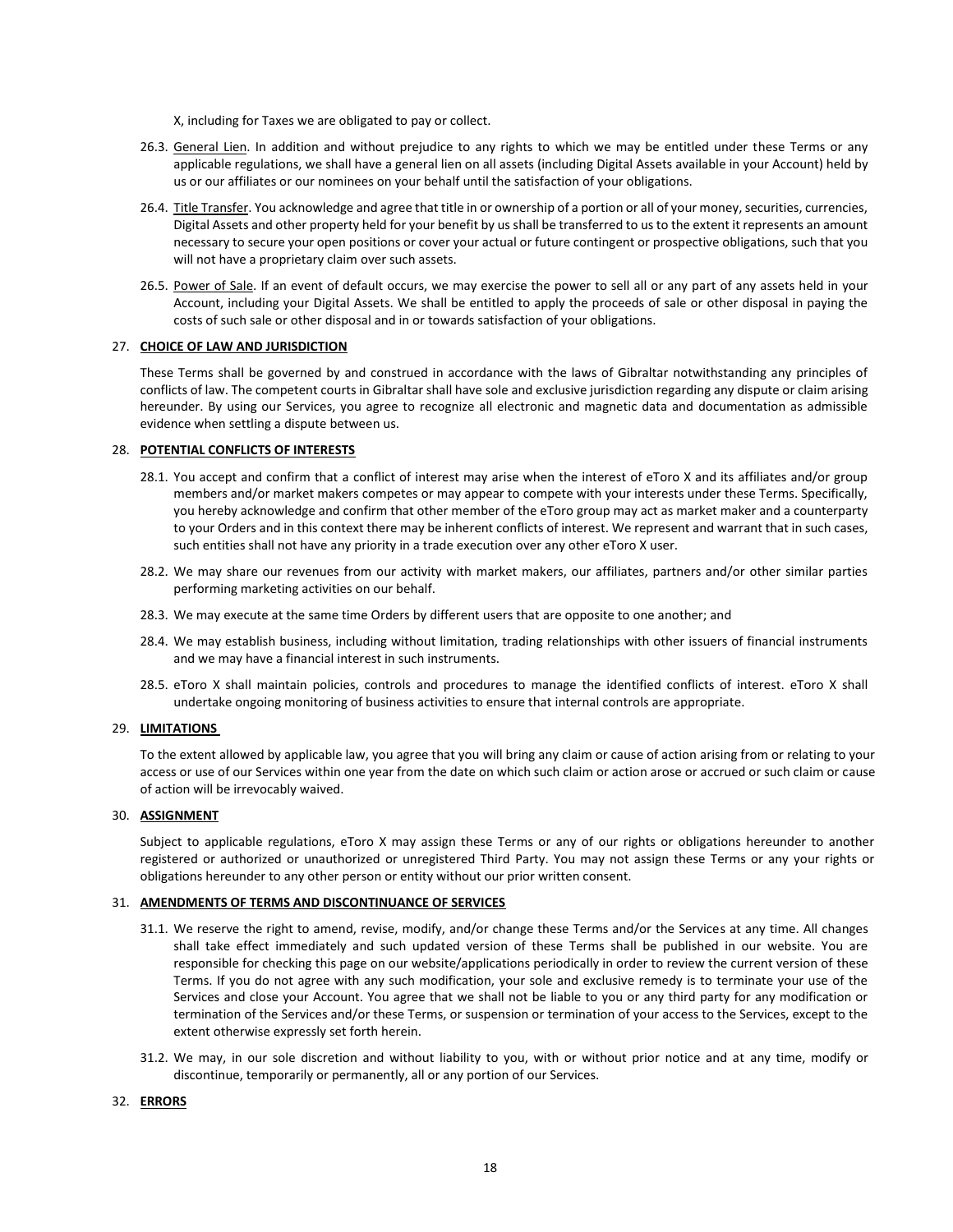In the event of an error, whether via our Services or otherwise, we reserve the right to correct such error and revise your transaction accordingly or to cancel the transaction.

## 33. **LANGUAGE OF TERMS AND CONDITIONS**

eToro X may elect to provide you with these Terms and Conditions and any other documentation, information and communications ("**Communications**") in various languages. By accepting these Terms and Conditions (in any language) you acknowledge and accept that: (a) eToro X's official language is English; and (b) in the event of any discrepancy or inconsistency between any Communication in English and the same in another language, the Communication in English shall exclusively prevail.

## 34. **ENTIRE AGREEMENT**

These Terms, including the Privacy Policy and other terms, policies and guidelines incorporated by reference as well as any other policies published on our website, constitute the entire agreement between you and eToro X and govern your use of the Services, superseding any prior agreements between you and eToro X with respect to the Services. The following Sections will survive any termination of these Terms: [24,](#page-14-0) [25,](#page-16-2) [26](#page-16-0) an[d 27.](#page-17-0) Termination of these Terms shall not be construed to waive or release any claim that a party was entitled to assert at the time of such termination.

## 35. **INDEPENDENT CONTRACTORS**

No third-party beneficiaries; Assignment. eToro X and you are not legal partners or agents of each other; instead, our relationship is that of independent contractors. This contract is solely for your and our benefit. It is not for the benefit of any other person, except for permitted successors. You may not assign or delegate these Terms, your obligations, rights or responsibilities. Any attempt by you to do so is void. eToro X may assign or delegate these Terms, its obligations, rights and responsibilities, in whole or in part, at any time with or without notice to you.

## 36. **ENFORCEABILITY**

If any provision of these Terms is found by a court of competent jurisdiction or arbitrator to be invalid or unenforceable, the parties agree that the court or arbitrator should endeavor to give effect to the parties' intentions as reflected in the provision, and the other provisions of these Terms remain in full force and effect. If the court or arbitrator cannot do so, then the parties agree that the court or arbitrator should strike the invalid or unenforceable provisions, and that the remaining provisions be given their full force and effect.

## 37. **COMPANY USE**

If you are using the Services on behalf of an organization, you are agreeing to these Terms for that organization and representing to eToro X that you have the authority to bind that organization to these Terms (in which event, "you" and "your" will refer to that organization). Nevertheless, each individual that uses the Services or accepts these Terms on behalf of an organization agrees that the permissions given to eToro X under these Terms, and the restrictions and limitations to the rights of persons and entities using the Services, apply to each such individual. You may use the Services only in compliance with these Terms and only if you have the power to form a contract with eToro X and are not barred under any applicable laws from doing so.

## 38. **INTERPRETATION**

The word "or" as used in these Terms has the meaning equivalent to "and/or". The terms 'include' and 'including' will be deemed to be immediately followed by the phrase "without limitation". These Terms do not confer any rights or benefits to any thirdparty beneficiaries. The headings appearing at the beginning of sections have been inserted for identification and reference purposes only and must not be used to construe or interpret these Terms. The word "will" expresses an obligation equivalent to "shall". These Terms will not be construed in favour of or against any party by reason of the extent to which any party participated in the preparation of these Terms. We each agree to contract in the English language. No failure or delay by either party in exercising any right under these Terms will constitute a waiver of that right.

## 39. **NOTICES**

Except as otherwise specified in these Terms, all notices hereunder shall be in writing and shall be effectively given upon: (i) personal delivery, (ii) delivery of certified or registered mail, or by courier service, (iii) the first business day after sending by email. Notices shall be deemed to have been given, delivered and received upon receipt or attempted delivery (if receipt is refused), as the case may be, and the date of delivery identified by the applicable postal service on any return receipt card or confirmation by courier service, even if such delivery was refused. Notices to you will be addressed using the contact information you provided to us in connection with your Account. Notices to us will be address to us at our contact information below. Either party may update their contact information for notice purposes by giving the other party appropriate notice under this Section.

Our address for notices: 57/63 Line Wall Road, PO Box 199, Gibraltar.

## 40. **CONTACT DETAILS AND CUSTOMER SUPPORT SERVICES**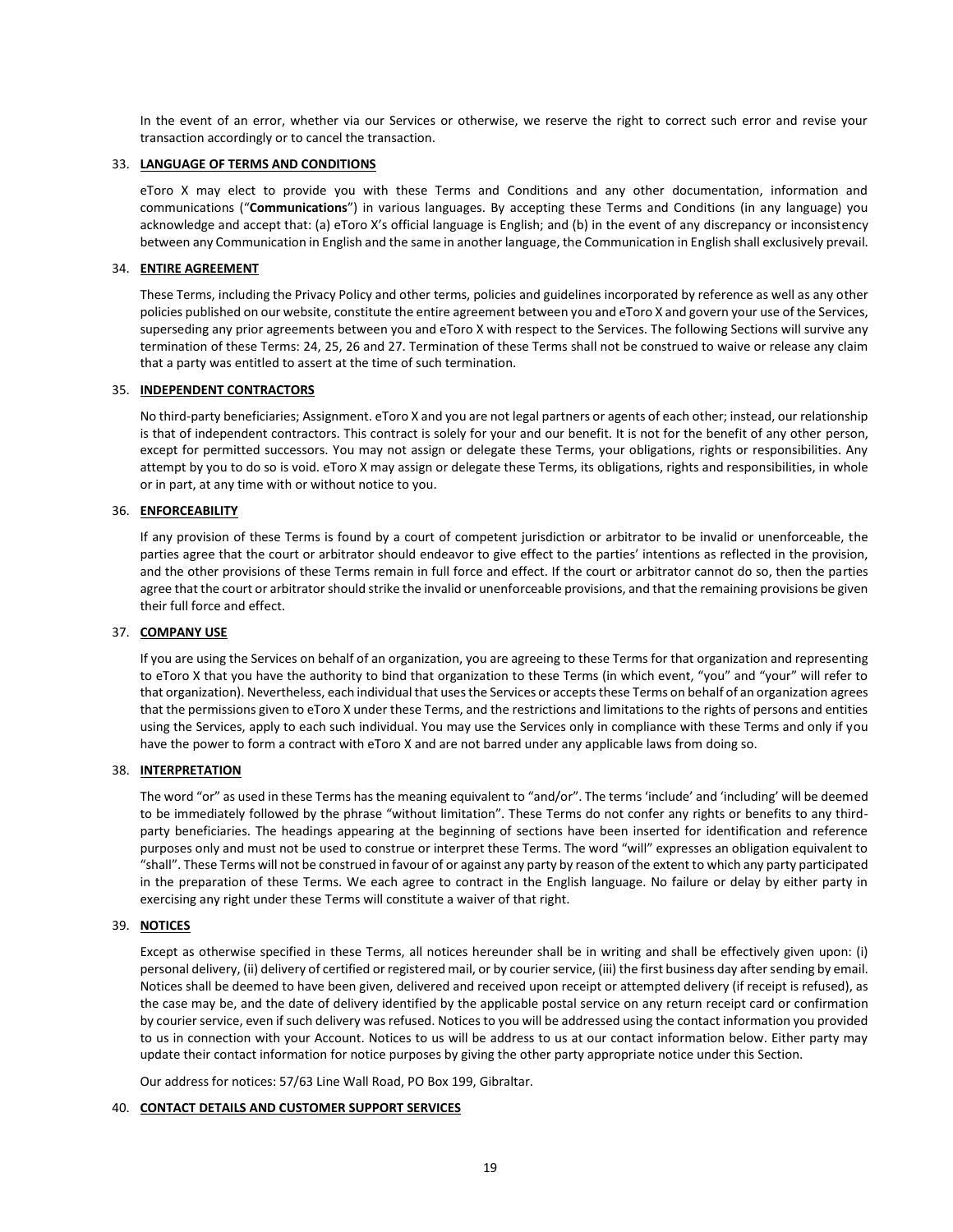eToro X is committed to disclose information to its customers which may impact and/or be of material significance to its customers and we strive to provide the most professional customer support services required in order to protect its customers interest: if you find any inaccurate, not concise, misleading, insufficient or otherwise have any concern, you are welcome to contact us with any questions or concerns you may have via the following contact methods:

Our Address: 57/63 Line Wall Road, PO Box 199, Gibraltar. Contact us at: customerservice@etorox.com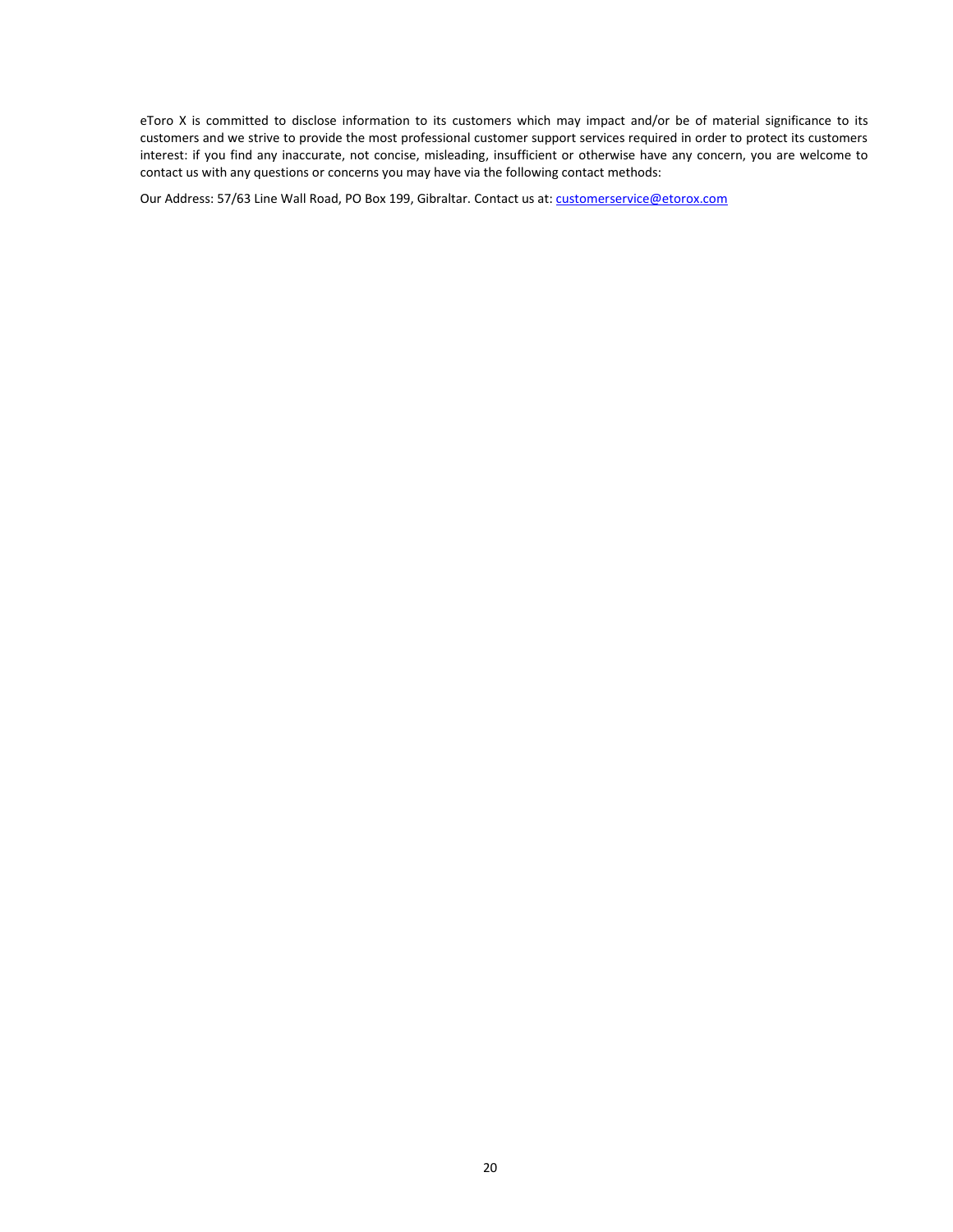#### **Appendix 1**

#### **Prohibited Use, Prohibited Businesses and Conditional Use**

#### **Prohibited Use**

You may not use your Account to engage in the following categories of activity ("**Prohibited Uses**"). The specific types of use listed below are representative, but not exhaustive. If you are uncertain as to whether or not your use of the Services involves a Prohibited Use, or have questions about how these requirements apply to you, please contact us at customerservice@etorox.com. By opening an Account, you confirm that you will not use your Account to do any of the following:

- **Investment Activity**: Making statements as to your eligibility to provide investment advice, portfolio management or any other services or activities which may require a license, registration or notification in your state of residency or in the residency states of our users.
- **Endorsements**: Making statements that eToro X or its affiliates endorse, maintain any control or guarantee the accuracy or completeness of any content published, posted or shared by you with other users.
- **Unlawful Activity:** Activity which would violate, or assist in violation of, any law, statute, ordinance, or regulation (including any AML regulation), sanctions programs administered in the countries where eToro X conducts business, or which would involve proceeds of any unlawful activity; publish, distribute or disseminate any unlawful material or information.
- **Abusive Activity:** Actions which impose an unreasonable or disproportionately large load on our infrastructure, or detrimentally interfere with, intercept, or expropriate any system, data, or information; transmit or upload any material to the eToro X website that contains viruses, trojan horses, worms, or any other harmful or deleterious programs; attempt to gain unauthorized access to the eToro X website, other users' Accounts, computer systems or networks connected to the eToro X website, through password mining or any other means (such as a bot, a spider, or periodic caching of information stored by eToro X); use Account information of another party to access or use the eToro X website; or transfer your Account access or rights to your account to a third party, unless by operation of law or with the express permission of eToro X; modify, alter, tamper with, repair or otherwise create derivative works of the Services; damage, disable, overburden, or impair the Services (or any network connected to the Services); use the Services in any manner or for any purpose other than as expressly permitted by these Terms, the Privacy Policy, any eToro X user guides and policies available via the Services.
- **Abuse Other Users:** Interfere with another individual's or entity's access to or use of any Services; defame, abuse, extort, harass, stalk, threaten or otherwise violate or infringe the legal rights (such as, but not limited to, rights of privacy, publicity and intellectual property) of others; incite, threaten, facilitate, promote, or encourage hate, racial intolerance, or violent acts against others; harvest or otherwise collect information from the eToro X platform about others, including without limitation email addresses, without proper consent
- **Fraud:** Activity which operates to defraud eToro X, eToro X users, or any other person; provide any false, inaccurate, or misleading information to eToro X.
- **Gambling:** Lotteries; bidding fee auctions; sports forecasting or odds making; fantasy sports leagues with cash prizes; internet gaming; contests; sweepstakes; games of chance; engage in phishing schemes or forgery or other similar falsification or manipulation of data.
- **Intellectual Property Infringement:** Engage in transactions involving items that infringe or violate any copyright, trademark, right of publicity or privacy or any other proprietary right under the law, including but not limited to sales, distribution, or access to counterfeit music, movies, software, or other licensed materials without the appropriate authorization from the rights holder; use of eToro X intellectual property, name, or logo, including use of eToro X trade or service marks, without express consent from eToro X or in a manner that otherwise harms eToro X or the eToro X brand; any action that implies an untrue endorsement by or affiliation with eToro X.
- Engage in transactions relating to money laundering, terrorist financing, proliferation of weapons of mass destruction; human trafficking; any goods or services that are illegal or the promotion, offer or marketing of which is illegal or that are offered in connection with illegal, obscene or pornographic content, depict children or minors in sexual postures, depict means of propaganda or signs of unconstitutional organizations glorifying war or violating human dignity; any goods or services, promotion, offer or marketing of which would violate copyrights, industrial property rights or other rights of any person; archeological findings; drugs, narcotics or hallucinogens; weapons of any kind; illegal gambling services; Ponzi, pyramid or any other "get rich quick" schemes; goods that are subject to any trade embargo; media that is harmful to minors and violates laws and, in particular, the provision in respect of the protection of minors; body parts or human remains; protected animals or protected plants; weapons or explosive materials; or any other illegal goods, services or transactions.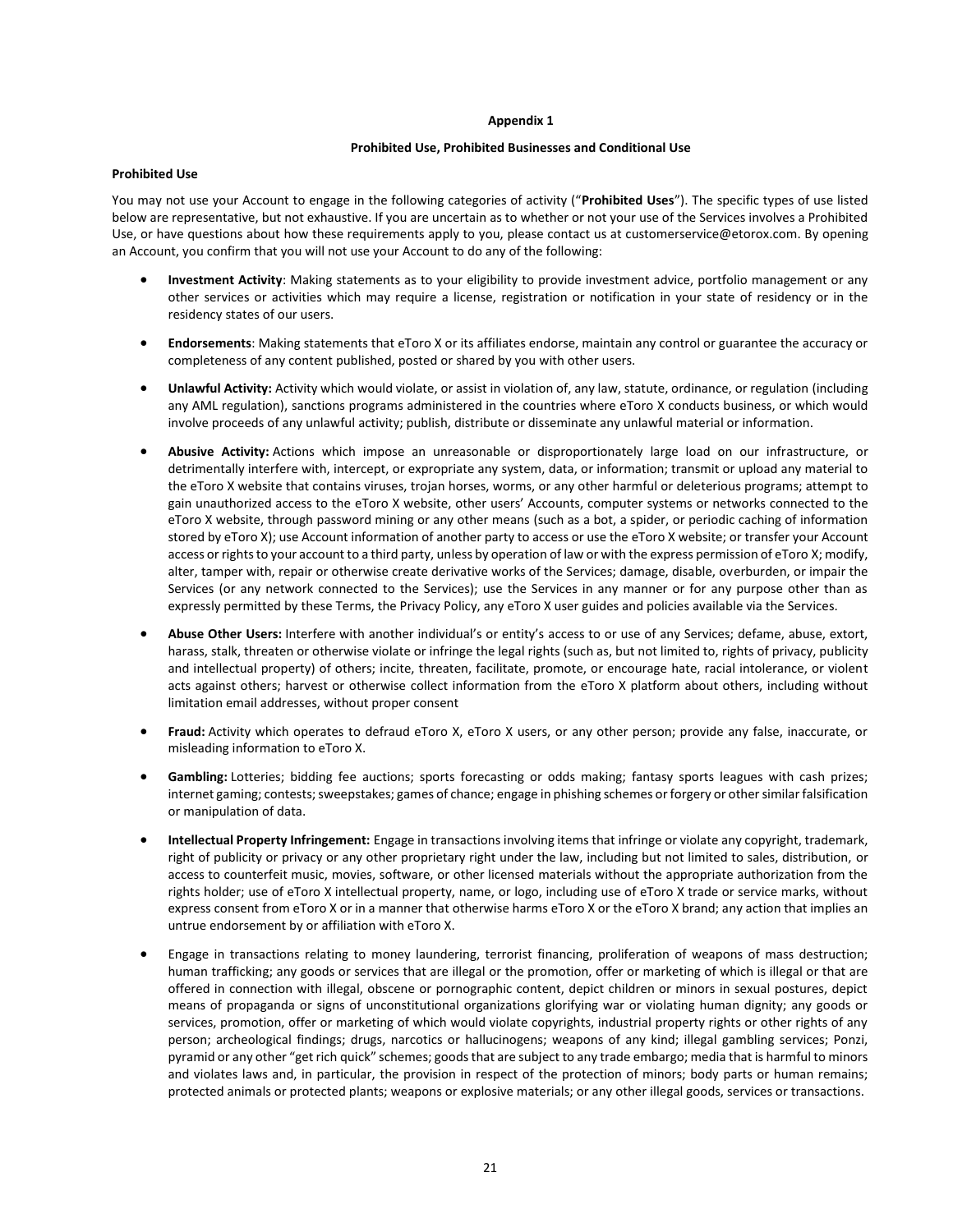### • **Prohibited Trading Techniques:**

Circumvention & Reverse Engineering. You shall not unlawfully access or attempt to gain access, reverse engineer or otherwise circumvent any security measures that we have applied to our system.

Artificial Intelligence Software. It is absolutely prohibited to use any software, code, bot or any other unapproved means, at our sole discretion, which purpose is to apply any kind of automatic or artificial intelligence analysis to our system relating to the use of our Services or use any other means or interface not provided by us to access, interact or use our Services, extract data or for any other purpose, including but not limited for exploiting errors or arbitrage opportunities.

Abusive trading technique. You shall not engage in trading strategies aimed at exploiting errors in prices and/or concluding trades at off-market prices, or taking advantage of internet delays (such a scalping or sniping). You are also prohibited from entering into transactions or combinations of transactions which taken together or separately are for the purpose of manipulating our platform for gain.

## **Prohibited Businesses**

In addition to the Prohibited Uses described above, the following categories of businesses, business practices, and sale items are barred from the Services ("**Prohibited Businesses**"). Most Prohibited Businesses categories are imposed by Card Network rules or the requirements of our banking providers or processors. The specific types of use listed below are representative, but not exhaustive. If you are uncertain as to whether or not your use of the Services involves a Prohibited Business, or have questions about how these requirements apply to you, please contact us at customerservice@etorox.com.

By opening an Account, you confirm that you will not use the Services in connection with any of following businesses, activities, practices, or items:

- **Investment and Credit Services:** Securities brokers; mortgage consulting or debt reduction services; credit counseling or repair; real estate opportunities; investment schemes
- **Restricted Financial Services:** Check cashing, bail bonds; collections agencies.
- **Intellectual Property or Proprietary Rights Infringement:** Sales, distribution, or access to counterfeit music, movies, software, or other licensed materials without the appropriate authorization from the rights holder
- **Counterfeit or Unauthorized Goods:** Unauthorized sale or resale of brand name or designer products or services; sale of goods or services that are illegally imported or exported or which are stolen
- **Regulated Products and Services:** Marijuana dispensaries and related businesses; sale of tobacco, e-cigarettes, and e-liquid; online prescription or pharmaceutical services; age restricted goods or services; weapons and munitions; gunpowder and other explosives; fireworks and related goods; toxic, flammable, and radioactive materials; products and services with varying legal status on a state-by-state basis
- **Drugs and Drug Paraphernalia:** Sale of narcotics, controlled substances, and any equipment designed for making or using drugs, such as bongs, vaporizers, and hookahs
- **Pseudo-Pharmaceuticals:** Pharmaceuticals and other products that make health claims that have not been approved or verified by the applicable local or national regulatory body
- **Substances designed to mimic illegal drugs:** Sale of a legal substance that provides the same effect as an illegal drug (e.g., salvia, kratom)
- **Adult Content and Services:** Pornography and other obscene materials (including literature, imagery and other media); sites offering any sexually-related services such as prostitution, escorts, pay-per view, adult live chat features
- **Multi-level Marketing:** Pyramid schemes, network marketing, and referral marketing programs
- **Unfair, predatory or deceptive practices:** Investment opportunities or other services that promise high rewards; Sale or resale of a service without added benefit to the buyer; resale of government offerings without authorization or added value; sites that we determine in our sole discretion to be unfair, deceptive, or predatory towards consumers
- **High risk businesses:** any businesses that we believe poses elevated financial risk, legal liability, or violates card network or bank policies

#### **Conditional Use**

Express written consent and approval from eToro X must be obtained prior to using the Services for the following categories of business